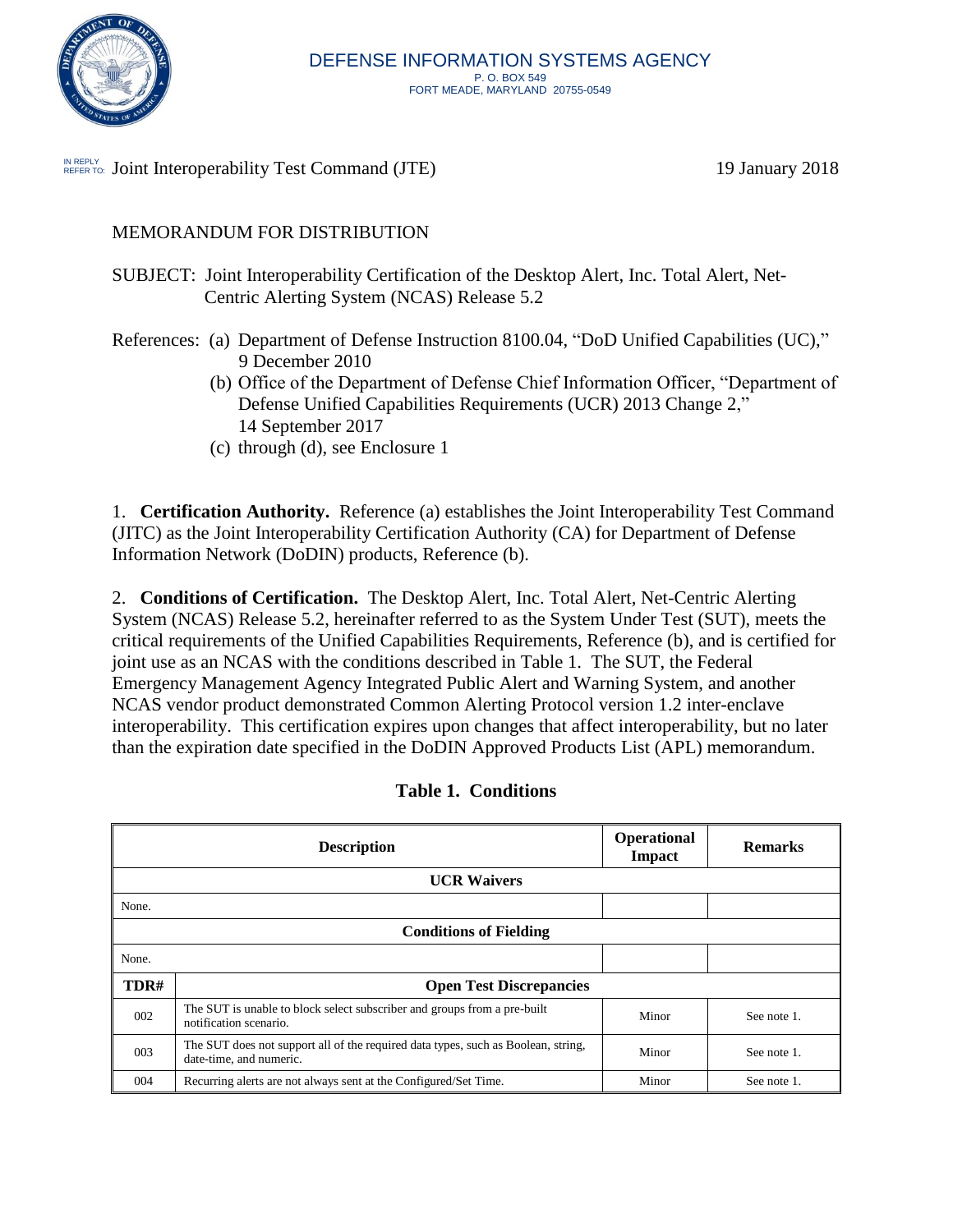JITC Memo, JTE, Joint Interoperability Certification of the Desktop Alert, Inc. Total Alert, Net-Centric Alerting System (NCAS) Release 5.2

|                                                                                                                                                                                                                                                                                 | <b>Description</b>                                                                         | <b>Operational</b><br>Impact      | <b>Remarks</b> |                                                                                                             |             |
|---------------------------------------------------------------------------------------------------------------------------------------------------------------------------------------------------------------------------------------------------------------------------------|--------------------------------------------------------------------------------------------|-----------------------------------|----------------|-------------------------------------------------------------------------------------------------------------|-------------|
| TDR#                                                                                                                                                                                                                                                                            | <b>Open Test Discrepancies (continued)</b>                                                 |                                   |                |                                                                                                             |             |
| 005                                                                                                                                                                                                                                                                             | The SUT cannot perform alerts based upon filtering User Attributes.                        |                                   |                | Minor                                                                                                       | See note 1. |
| 006                                                                                                                                                                                                                                                                             | The SUT does not support Attributes with names over 20 characters.                         |                                   |                | Minor                                                                                                       | See note 1. |
| The SUT does not have the ability to dial DSN directory numbers or support a<br>009<br>Telephony Application Programming Interface to support interface to voice<br>systems.                                                                                                    |                                                                                            |                                   | Minor          | See notes 1 and 2.                                                                                          |             |
| 010                                                                                                                                                                                                                                                                             | Automated callback response phone number not supported.                                    |                                   |                | Minor                                                                                                       | See note 1. |
| 011                                                                                                                                                                                                                                                                             | The SUT does not support a dial in number to trigger a pre-configured alert.               |                                   |                | Minor                                                                                                       | See note 1. |
| <b>NOTES:</b><br>1. DISA accepted the vendors POA&M and adjudicated this discrepancy as minor.<br>2. DISA has adjudicated this discrepancy as having a minor operational impact and stated the intent to change this requirement to optional in<br>the next version of the UCR. |                                                                                            |                                   |                |                                                                                                             |             |
| LEGEND:<br><b>DISA</b><br><b>DSN</b><br>SUT                                                                                                                                                                                                                                     | Defense Information Systems Agency<br>Defense Switched Network<br><b>System Under Test</b> | POA&M<br><b>TDR</b><br><b>UCR</b> |                | Plan of Action and Milestones<br><b>Test Discrepancy Report</b><br><b>Unified Capabilities Requirements</b> |             |

# **Table 1. Conditions (continued)**

3. **Interoperability Status.** Table 2 provides the SUT interface interoperability status, and Table 3 provides the Capability Requirements and Functional Requirements status. Table 4 provides a DoDIN APL product summary.

### **Table 2. NCAS Interface Status**

| <b>Interface</b>                                                                                                                                                                                                                                                                                                                                                                                                                                                                                                                                                                                                                       | <b>Status</b>                      | <b>Remarks</b>                                                             |                                                                               |  |  |
|----------------------------------------------------------------------------------------------------------------------------------------------------------------------------------------------------------------------------------------------------------------------------------------------------------------------------------------------------------------------------------------------------------------------------------------------------------------------------------------------------------------------------------------------------------------------------------------------------------------------------------------|------------------------------------|----------------------------------------------------------------------------|-------------------------------------------------------------------------------|--|--|
|                                                                                                                                                                                                                                                                                                                                                                                                                                                                                                                                                                                                                                        |                                    | (See note 1.)                                                              |                                                                               |  |  |
| <b>Network Interfaces</b> (See note 2.)                                                                                                                                                                                                                                                                                                                                                                                                                                                                                                                                                                                                |                                    |                                                                            |                                                                               |  |  |
| 10BaseT(C)                                                                                                                                                                                                                                                                                                                                                                                                                                                                                                                                                                                                                             | Not Tested                         | The IEEE 802.3i interface was not tested and is therefore not certified.   |                                                                               |  |  |
| 100BaseT (C)                                                                                                                                                                                                                                                                                                                                                                                                                                                                                                                                                                                                                           | Met                                |                                                                            | The SUT met the critical CRs and FRs for the IEEE 802.3u Ethernet interface.  |  |  |
| 1000BaseT (C)                                                                                                                                                                                                                                                                                                                                                                                                                                                                                                                                                                                                                          | Met                                |                                                                            | The SUT met the critical CRs and FRs for the IEEE 802.3ab Ethernet interface. |  |  |
| 1000BaseX (C)                                                                                                                                                                                                                                                                                                                                                                                                                                                                                                                                                                                                                          | Not Tested                         |                                                                            | The IEEE 802.3z interface was not tested and is therefore not certified.      |  |  |
| 10GBaseX (C)                                                                                                                                                                                                                                                                                                                                                                                                                                                                                                                                                                                                                           | Not Tested                         |                                                                            | This IEEE 802.3ae interface was not tested and is therefore not certified.    |  |  |
|                                                                                                                                                                                                                                                                                                                                                                                                                                                                                                                                                                                                                                        |                                    | <b>Network Management Interfaces</b> (See note 3.)                         |                                                                               |  |  |
| 10BaseT (C)                                                                                                                                                                                                                                                                                                                                                                                                                                                                                                                                                                                                                            | Not Tested                         |                                                                            | The IEEE 802.3i interface was not tested and is therefore not certified.      |  |  |
| 100BaseT (C)                                                                                                                                                                                                                                                                                                                                                                                                                                                                                                                                                                                                                           | Met                                |                                                                            | The SUT met the critical CRs and FRs for the IEEE 802.3u Ethernet interface.  |  |  |
| 1000BaseT (C)                                                                                                                                                                                                                                                                                                                                                                                                                                                                                                                                                                                                                          | Met                                |                                                                            | The SUT met the critical CRs and FRs for the IEEE 802.3ab Ethernet interface. |  |  |
| 1000BaseX (C)                                                                                                                                                                                                                                                                                                                                                                                                                                                                                                                                                                                                                          | Not Tested                         |                                                                            | The IEEE 802.3z interface was not tested and is therefore not certified.      |  |  |
| 10GBaseX (C)                                                                                                                                                                                                                                                                                                                                                                                                                                                                                                                                                                                                                           | Not Tested                         | This IEEE 802.3ae interface was not tested and is therefore not certified. |                                                                               |  |  |
| <b>NOTES:</b><br>1. Table 3 depicts the SUT high-level requirements.<br>2. If the NCAS is a self-contained hardware/software solution, the SUT must minimally support one of the following IEEE Network<br>interfaces: 802.3i, 802.3z, 802.3ab, and any additional IEEE 802.3 interfaces may be provided as optional interfaces.<br>3. The NCAS shall support an Ethernet physical interface to the DISA VVoIP EMS meeting one of the following specifications: 10 Mbps<br>IAW IEEE 802.3i, 10 Mbps IAW IEEE 802.3j, 100 Mbps IAW IEEE 802.3u, 1000 Mbps IAW IEEE 802.3z, 1000 Mbps IAW IEEE 802.3ab,<br>and 10 Gbps IAW IEEE 802.3ae. |                                    |                                                                            |                                                                               |  |  |
| <b>LEGEND:</b>                                                                                                                                                                                                                                                                                                                                                                                                                                                                                                                                                                                                                         |                                    |                                                                            |                                                                               |  |  |
| $\mathcal{C}$<br>Conditional                                                                                                                                                                                                                                                                                                                                                                                                                                                                                                                                                                                                           |                                    | <b>IEEE</b><br><b>IP</b>                                                   | Institute of Electrical and Electronics Engineers                             |  |  |
| CR                                                                                                                                                                                                                                                                                                                                                                                                                                                                                                                                                                                                                                     | <b>Capability Requirements</b>     |                                                                            | <b>Internet Protocol</b>                                                      |  |  |
| <b>DISA</b>                                                                                                                                                                                                                                                                                                                                                                                                                                                                                                                                                                                                                            | Defense Information Systems Agency | Mbps                                                                       | Megabits per second                                                           |  |  |
| <b>EMS</b><br>Electronic Message System                                                                                                                                                                                                                                                                                                                                                                                                                                                                                                                                                                                                |                                    | <b>NCAS</b><br><b>SUT</b>                                                  | Net-Centric Alerting System                                                   |  |  |
| <b>FR</b>                                                                                                                                                                                                                                                                                                                                                                                                                                                                                                                                                                                                                              | <b>Functional Requirements</b>     |                                                                            | <b>System Under Test</b>                                                      |  |  |
| Gbps                                                                                                                                                                                                                                                                                                                                                                                                                                                                                                                                                                                                                                   | Gigabits per second                |                                                                            | <b>VVoIP</b><br>Voice and Video over IP                                       |  |  |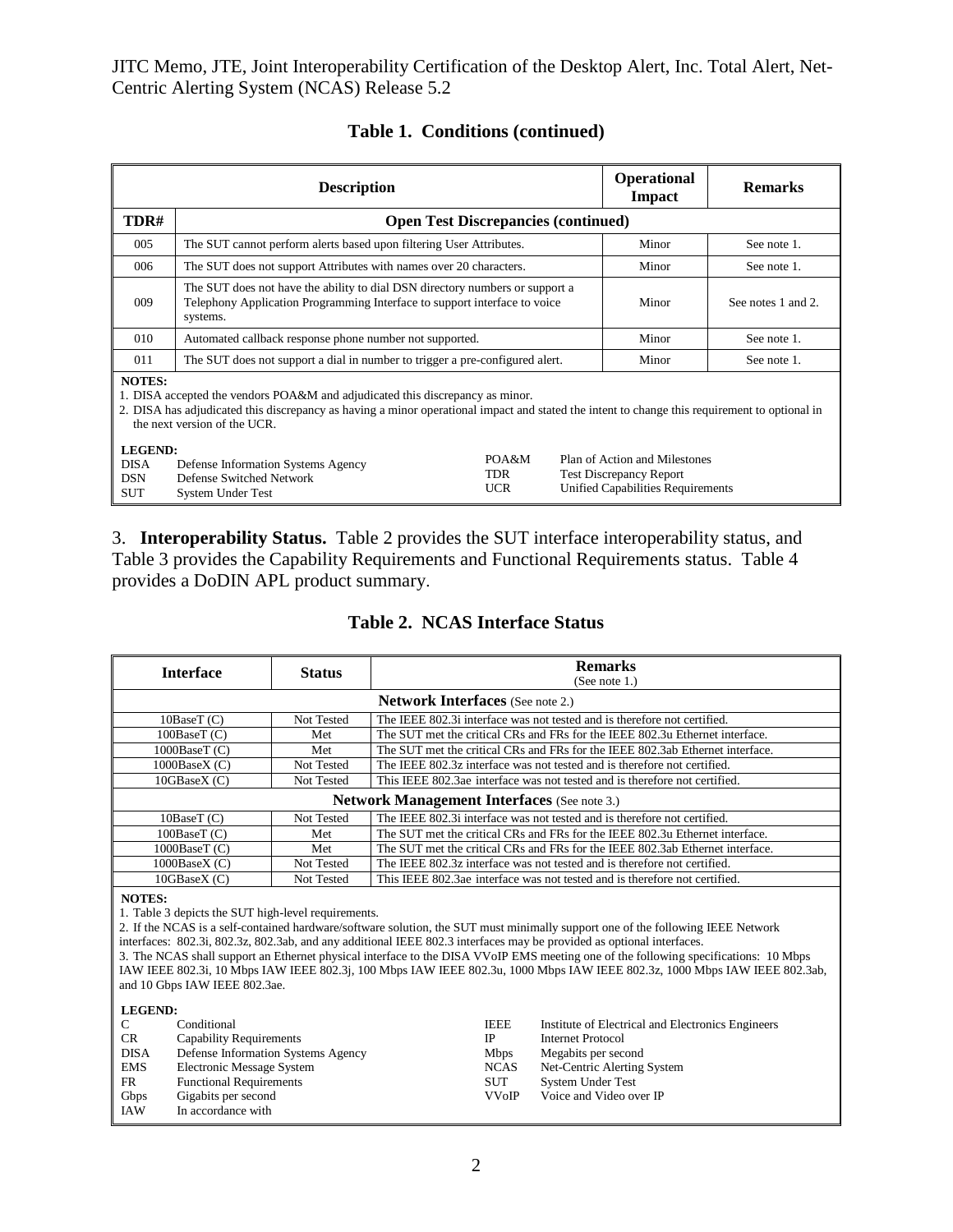| <b>CR/FR</b><br>ID | <b>UCR Requirement</b><br>(See note $1$ .)                                                                                                                                                                                                                                                           | <b>UCR 2013</b><br><b>Change 2</b> | <b>Status</b>                       |  |  |  |
|--------------------|------------------------------------------------------------------------------------------------------------------------------------------------------------------------------------------------------------------------------------------------------------------------------------------------------|------------------------------------|-------------------------------------|--|--|--|
|                    | Interfaces $(C)$                                                                                                                                                                                                                                                                                     | 3.10.1                             | Met                                 |  |  |  |
| $\overline{c}$     | NCAS Management Requirements (R)                                                                                                                                                                                                                                                                     | 3.10.2                             | Partially Met (See note 2.)         |  |  |  |
| 3                  | NCAS Alerting Requirements (R)                                                                                                                                                                                                                                                                       | 3.10.3                             | Partially Met (See note 2.)         |  |  |  |
| 4                  | NCAS Interaction Requirements (R)                                                                                                                                                                                                                                                                    | 3.10.4                             | Met                                 |  |  |  |
| 5.                 | IPv6 Requirements (R)                                                                                                                                                                                                                                                                                | 3.10.5                             | Met                                 |  |  |  |
| 6                  | $CS$ Requirements $(R)$                                                                                                                                                                                                                                                                              | 3.10.6                             | Met (See note 3.)                   |  |  |  |
| 7                  | Reliability Requirements (R)                                                                                                                                                                                                                                                                         | 3.10.7                             | Met                                 |  |  |  |
|                    | <b>NOTES:</b><br>1. The annotation of 'required' refers to a high-level requirement category.<br>2. The SUT met the requirements with the exceptions noted in Table 1.<br>3. JITC-led CS test teams accomplished security testing and the results are published in a separate report, Reference (d). |                                    |                                     |  |  |  |
| <b>LEGEND:</b>     |                                                                                                                                                                                                                                                                                                      |                                    |                                     |  |  |  |
| C                  | Conditional<br>IPv6                                                                                                                                                                                                                                                                                  |                                    | Internet Protocol version 6         |  |  |  |
| CR                 | <b>JITC</b><br><b>Capability Requirements</b>                                                                                                                                                                                                                                                        |                                    | Joint Interoperability Test Command |  |  |  |
| CS                 | <b>NCAS</b><br>Cybersecurity                                                                                                                                                                                                                                                                         |                                    | Net-Centric Alerting System         |  |  |  |
| <b>FR</b>          | <b>Functional Requirements</b><br>R                                                                                                                                                                                                                                                                  |                                    | Required                            |  |  |  |
| ID                 | Identification                                                                                                                                                                                                                                                                                       | UCR.                               | Unified Capabilities Requirements   |  |  |  |

## **Table 3. NCAS Capability Requirements and Functional Requirements Status**

# **Table 4. DoDIN APL Product Summary**

| <b>Product Identification</b>                                                                                                                                                                                                                                                                                                                                           |                                                                                                                                                                                                                                                                                                                                                                                                                                                                                                                                                                                                                                     |                                             |            |                             |                                                                                                                  |                |
|-------------------------------------------------------------------------------------------------------------------------------------------------------------------------------------------------------------------------------------------------------------------------------------------------------------------------------------------------------------------------|-------------------------------------------------------------------------------------------------------------------------------------------------------------------------------------------------------------------------------------------------------------------------------------------------------------------------------------------------------------------------------------------------------------------------------------------------------------------------------------------------------------------------------------------------------------------------------------------------------------------------------------|---------------------------------------------|------------|-----------------------------|------------------------------------------------------------------------------------------------------------------|----------------|
| <b>Product Name</b>                                                                                                                                                                                                                                                                                                                                                     |                                                                                                                                                                                                                                                                                                                                                                                                                                                                                                                                                                                                                                     | Desktop Alert, Inc. Total Alert             |            |                             |                                                                                                                  |                |
| Software Release                                                                                                                                                                                                                                                                                                                                                        |                                                                                                                                                                                                                                                                                                                                                                                                                                                                                                                                                                                                                                     | 5.2                                         |            |                             |                                                                                                                  |                |
| DoDIN Product Type(s)                                                                                                                                                                                                                                                                                                                                                   |                                                                                                                                                                                                                                                                                                                                                                                                                                                                                                                                                                                                                                     | <b>NCAS</b>                                 |            |                             |                                                                                                                  |                |
| <b>Product Description</b>                                                                                                                                                                                                                                                                                                                                              | The NCASs allow effective regional and enterprise wide alerting, tracking, and reporting capabilities.<br>The NCASs are used to disseminate and track delivery and responses from personnel via personal devices,<br>such as PC, tablets, and mobile devices via popup alerts, voice phone calls, text messages or SMS, messages<br>to mobile applications, and e-mails. The NCASs are used to activate, via its interfaces, audible and visual<br>alerting to MNSs, such as indoor and outdoor alerting, fire alarms, and LMRs. The NCASs are intended to<br>support MNS systems on DoD installations as described in UFC 4-010-0. |                                             |            |                             |                                                                                                                  |                |
| <b>Product Components</b>                                                                                                                                                                                                                                                                                                                                               |                                                                                                                                                                                                                                                                                                                                                                                                                                                                                                                                                                                                                                     | <b>Component Name</b>                       |            |                             | <b>Version</b>                                                                                                   | <b>Remarks</b> |
| Server                                                                                                                                                                                                                                                                                                                                                                  |                                                                                                                                                                                                                                                                                                                                                                                                                                                                                                                                                                                                                                     | Dell Server Power Edge R530                 |            |                             | Windows Server 2016, Microsoft IIS<br>10.0.14393.0, Microsoft NET Framework<br>4.0.30319, VMware vSphere Virtual |                |
| <b>Base Software</b>                                                                                                                                                                                                                                                                                                                                                    |                                                                                                                                                                                                                                                                                                                                                                                                                                                                                                                                                                                                                                     | Desktop Alert Total Alert Server license    |            | Release 5.2                 |                                                                                                                  |                |
| 500 Subscriber License                                                                                                                                                                                                                                                                                                                                                  |                                                                                                                                                                                                                                                                                                                                                                                                                                                                                                                                                                                                                                     | Extended 500 Seat License                   |            |                             | Release 5.2                                                                                                      |                |
| MNS interface                                                                                                                                                                                                                                                                                                                                                           |                                                                                                                                                                                                                                                                                                                                                                                                                                                                                                                                                                                                                                     | <b>IIM</b>                                  |            |                             | Release 5.2                                                                                                      |                |
| <b>NOTE:</b> The SUT is a software product, although it was tested with a specific hardware platform, the vendor does not provide hardware. The<br>vendor does provide guidelines for hardware scaling which covers the range of likely implementations.<br><b>LEGEND:</b><br><b>APL</b><br><b>Approved Products List</b><br><b>NCAS</b><br>Net-Centric Alerting System |                                                                                                                                                                                                                                                                                                                                                                                                                                                                                                                                                                                                                                     |                                             |            |                             |                                                                                                                  |                |
| DoD<br>Department of Defense                                                                                                                                                                                                                                                                                                                                            |                                                                                                                                                                                                                                                                                                                                                                                                                                                                                                                                                                                                                                     |                                             | PC.        |                             | Personal Computer                                                                                                |                |
| <b>DoDIN</b>                                                                                                                                                                                                                                                                                                                                                            |                                                                                                                                                                                                                                                                                                                                                                                                                                                                                                                                                                                                                                     | Department of Defense Information Network   | <b>SMS</b> |                             | <b>Short Message Service</b>                                                                                     |                |
| <b>IIM</b>                                                                                                                                                                                                                                                                                                                                                              |                                                                                                                                                                                                                                                                                                                                                                                                                                                                                                                                                                                                                                     | <b>Internet Protocol Integration Module</b> | <b>SUT</b> |                             | <b>System Under Test</b>                                                                                         |                |
| <b>LMR</b><br>Land Mobile Radio<br><b>MNS</b><br><b>Mass Notification System</b>                                                                                                                                                                                                                                                                                        |                                                                                                                                                                                                                                                                                                                                                                                                                                                                                                                                                                                                                                     | <b>UFC</b>                                  |            | Unified Facilities Criteria |                                                                                                                  |                |

4. **Test Details.** This certification is based on interoperability testing, the Defense Information Systems Agency (DISA) adjudication of open test discrepancy reports (TDRs), review of the vendor's Letters of Compliance (LoC), and DISA CA Recommendation for inclusion on the DoDIN APL. Review of the vendor LoC was completed on 4 September 2017. Interoperability testing was conducted from 28 August through 15 September 2017 at JITC's Global Information Grid Network Test Facility at Fort Huachuca, Arizona. DISA completed the initial adjudication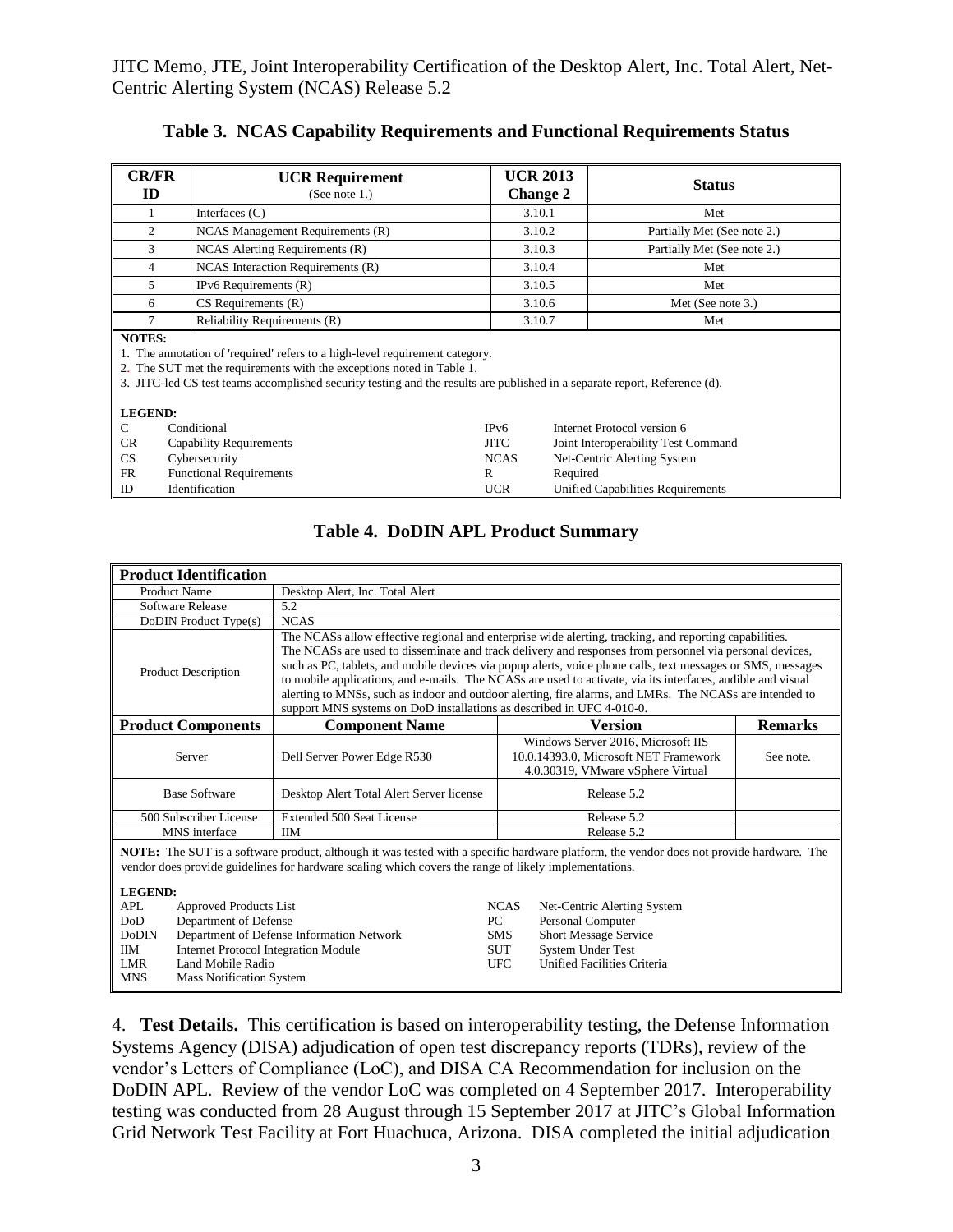JITC Memo, JTE, Joint Interoperability Certification of the Desktop Alert, Inc. Total Alert, Net-Centric Alerting System (NCAS) Release 5.2

of outstanding TDRs on 23 October 2017; however, final release could not be issued until the vendor completed testing, which was completed on 22 December 2017 via WebEx and included a validation of the required fail-over capability of the SUT, using test procedures derived from Reference (c). JITC-led Cybersecurity (CS) test teams conducted CS testing and published the results in a separate report, Reference (d). Enclosure 2 provides the interoperability test results, which describes the tested network and system configurations. Enclosure 3 provides a detailed list of the interface, capability, and functional requirements.

5. **Additional Information.** JITC distributes interoperability information via the JITC Electronic Report Distribution (ERD) system, which uses Sensitive but Unclassified Internet Protocol Data (formerly known as NIPRNet) e-mail. Interoperability status information is available via the JITC System Tracking Program (STP). STP is accessible by .mil/.gov users at https://stp.fhu.disa.mil/. Test reports, lessons learned, and related testing documents and references are on the JITC Industry Toolkit (JIT) at https://jit.fhu.disa.mil/. Due to the sensitivity of the information, the Cybersecurity Assessment Package that contains the approved configuration and deployment guide must be requested directly from the Approved Products Certification Office (APCO), e-mail: disa.meade.ie.list.approved-products-certificationoffice@mail.mil. All associated information is available on the DISA APCO website located at http://www.disa.mil/Services/Network-Services/UCCO.

6. **Point of Contact (POC).** The JITC POC is Mr. Joseph Schulte; Commercial telephone (520) 538-5100; DSN telephone 879-5100; FAX DSN 879-4347; E-mail address joseph.t.schulte.civ@mail.mil; Mailing address: Joint Interoperability Test Command, ATTN: JTE (Joseph Schulte), P.O. Box 12798, Fort Huachuca, AZ 85670-2798. The APCO tracking number for the SUT is 1716702.

FOR THE COMMANDER:

CLARK.BRADLEY.A LAN.1231466564 Digitally signed by CLARK.BRADLEY.ALAN.1231466564 Date: 2018.01.19 10:21:29 -07'00'

3 Enclosures a/s for RIC HARRISON Chief Networks/Communications & DoDIN Capabilities Division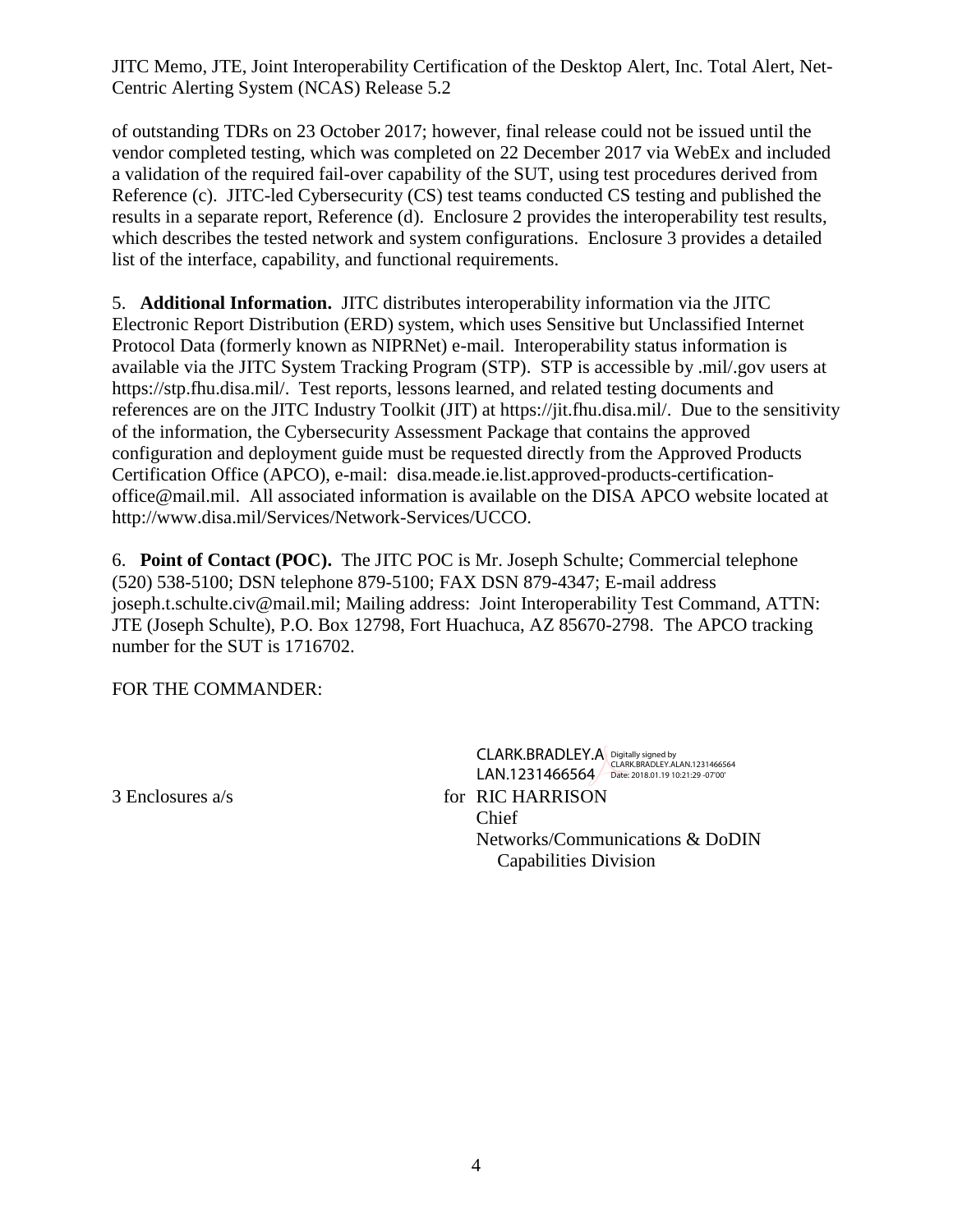JITC Memo, JTE, Joint Interoperability Certification of the Desktop Alert, Inc. Total Alert, Net-Centric Alerting System (NCAS) Release 5.2

Distribution (electronic mail): DoD CIO Joint Staff J-6, JCS USD (AT&L) ISG Secretariat, DISA, JT U.S. Strategic Command, J665 US Navy, OPNAV N2/N6FP12 US Army, DA-OSA, CIO/G-6 ASA (ALT), SAIS-IOQ US Air Force, SAF/CIO A6XA US Marine Corps, MARCORSYSCOM, SIAT, A&CE Division US Coast Guard, CG-64 DISA/ISG REP DIA, Office of the Acquisition Executive NSG Interoperability Assessment Team DOT&E, Netcentric Systems and Naval Warfare Medical Health Systems, JMIS PEO T&IVV HQUSAISEC, AMSEL-IE-IS APCO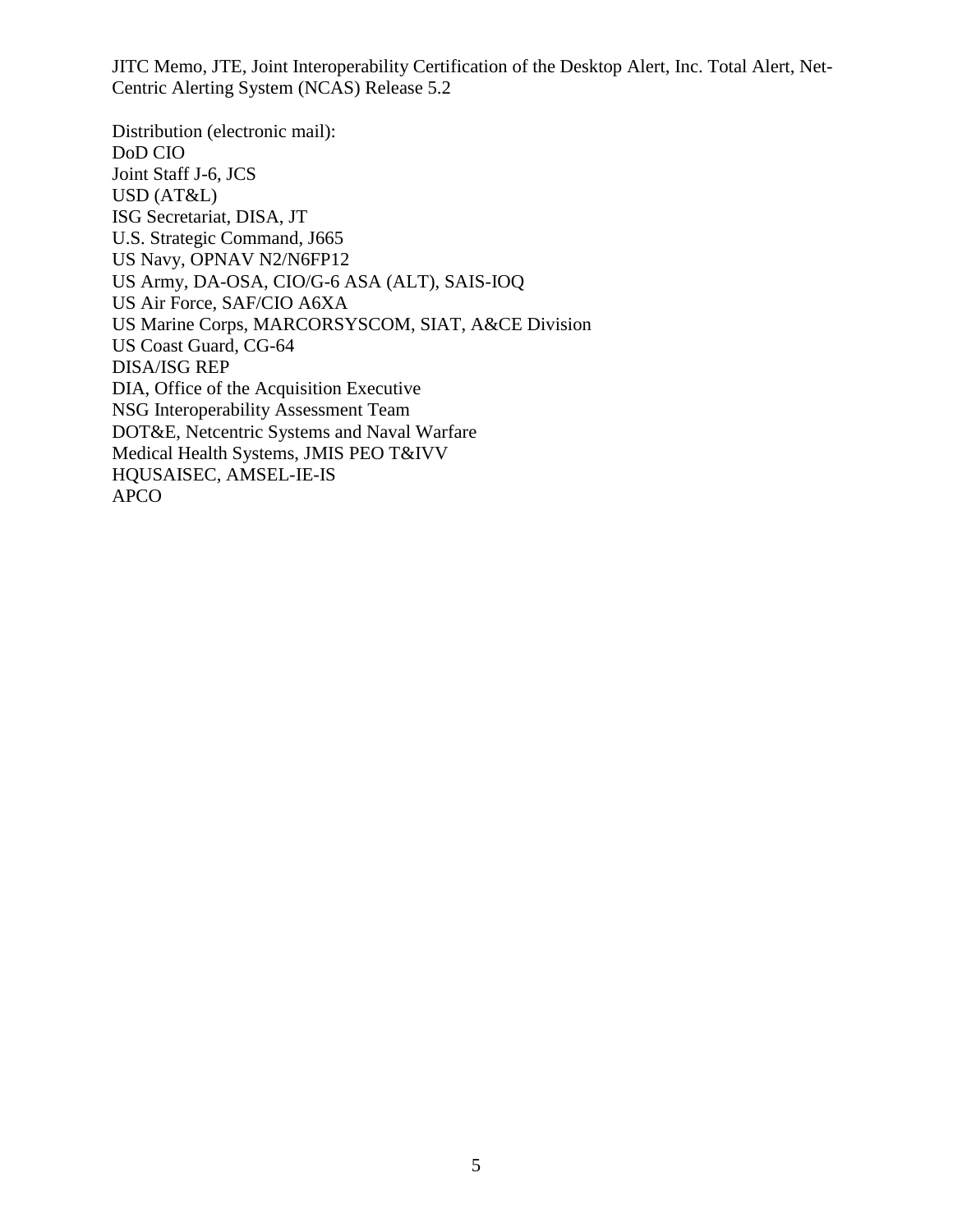#### **ADDITIONAL REFERENCES**

- (c) Joint Interoperability Test Command, "Net-Centric Alerting System (NCAS) Test Procedures Version 1.0 for Unified Capabilities Requirements (UCR) 2013 Change 2," July 2017
- (d) Joint Interoperability Test Command, "Cybersecurity Assessment Report for Desktop Alert Total Alert 7.x (Tracking Number 1716702)," October 2017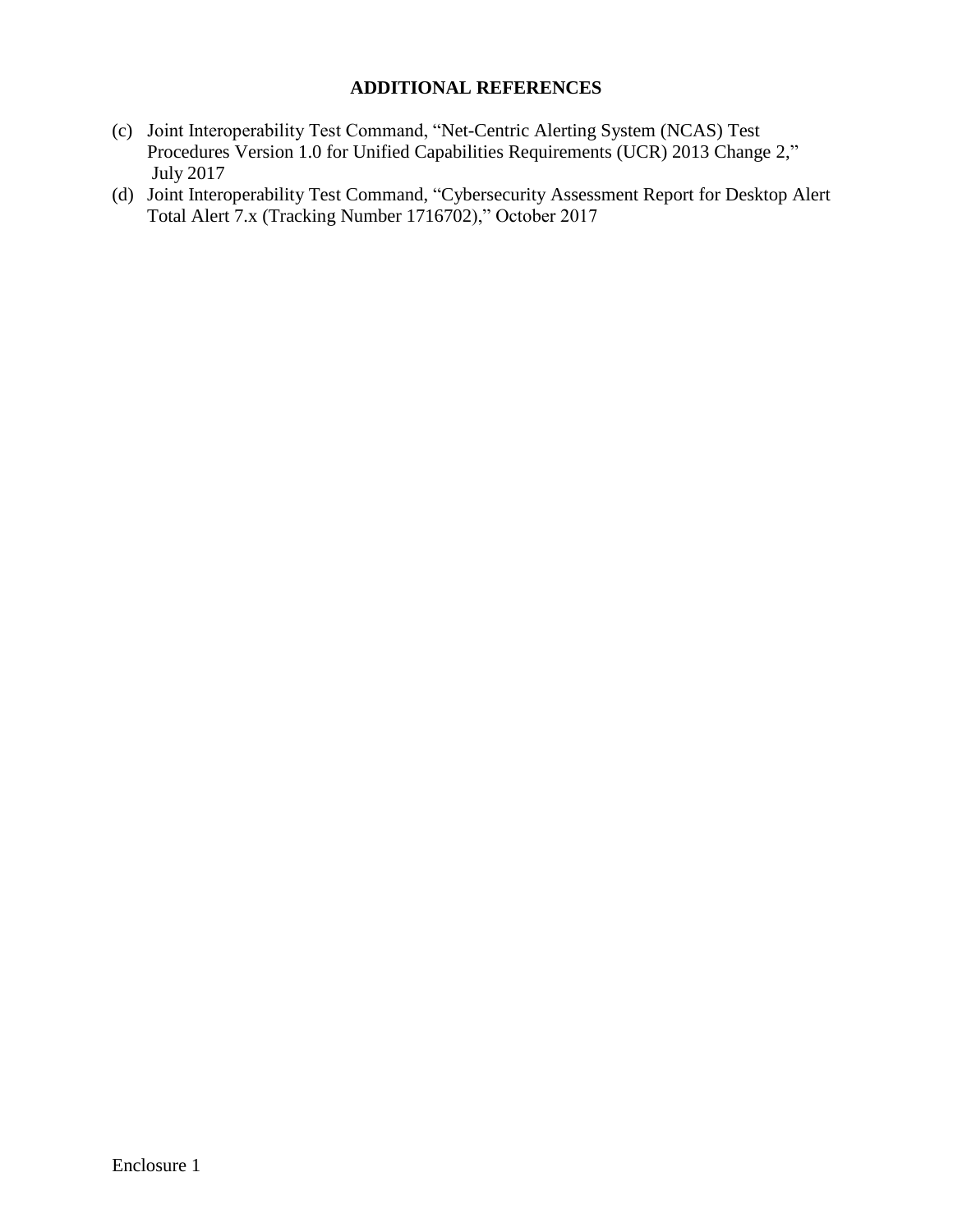## **CERTIFICATION SUMMARY**

**1. SYSTEM AND REQUIREMENTS IDENTIFICATION.** The Desktop Alert, Inc. Total Alert, Net-Centric Alerting System (NCAS), Release 5.2 is hereinafter referred to as the System Under Test (SUT). Table 2-1 depicts the SUT's identifying information and requirements source.

| <b>System Identification</b>                                                  |                                                             |  |  |
|-------------------------------------------------------------------------------|-------------------------------------------------------------|--|--|
| Sponsor                                                                       | Department of Army                                          |  |  |
| Sponsor Point of Contact                                                      | Matthew Cassidy, mtthew.j.cassidy.civ@mail.mil              |  |  |
| Vendor Point of Contact                                                       | John Monville, john@desktopalert.net                        |  |  |
| System Name                                                                   | Total Alert, Version 5.2                                    |  |  |
| Increment and/or Version                                                      | Version 5.2                                                 |  |  |
| <b>Product Category</b>                                                       | Net-Centric Alerting System                                 |  |  |
| <b>System Background</b>                                                      |                                                             |  |  |
| Previous certifications                                                       | None                                                        |  |  |
| <b>Tracking</b>                                                               |                                                             |  |  |
| <b>APCO ID</b>                                                                | 1716702                                                     |  |  |
| System Tracking Program ID                                                    | STP #6347, Test Activity #15745                             |  |  |
| <b>Requirements Source</b>                                                    |                                                             |  |  |
| <b>UCR</b>                                                                    | UCR 2013, Change 2 Section 3.10 and 5                       |  |  |
| Remarks                                                                       | None                                                        |  |  |
| <b>Test Organization(s)</b>                                                   | Joint Interoperability Test Command, Fort Huachuca, Arizona |  |  |
| <b>LEGEND:</b>                                                                |                                                             |  |  |
| <b>APCO</b><br>Approved Products Certification Office<br>Identification<br>ID | <b>UCR</b><br>Unified Capabilities Requirements             |  |  |

## **Table 2-1. System and Requirements Identification**

**2. SYSTEM DESCRIPTION.** The NCASs allow effective regional and enterprise wide alerting, tracking, and reporting capabilities. The NCASs are used to disseminate and track delivery and responses from personnel via personal devices, such as personal computer, tablets, and mobile devices via popup alerts, voice phone calls, text messages or short message service (SMS), messages to mobile applications, and e-mails. The NCASs are used to activate, via its interfaces, audible and visual alerting to Mass Notification Systems (MNSs), such as indoor and outdoor alerting, fire alarms, and Land Mobile Radios. The NCASs are intended to support MNS systems on Department of Defense (DoD) installations as described in Unified Facilities Criteria (UFC) 4-010-0.

The SUT is a software product that provides a Web-Facing interface for Subscriber Management, Alert Generation, Alert Response Logging, and Alert Dissemination. The SUT depends on server hardware, Operating System, external Structured Query Language (SQL) Database software, Cloud-Based resources for E-Mail, SMS, and Integrated Public Alert and Warning System (IPAWS) alert sharing. The SUT also makes use of an external Active Directory structure that aids in Subscriber Creation and credentialing for access to network resources. The SUT leverages standard network Required Ancillary Equipment, such as Domain Name Service and Network Time Protocol servers, for name resolution and time. Lastly, the software runs on a hardware platform, which is typically scaled for the number of supported subscribers.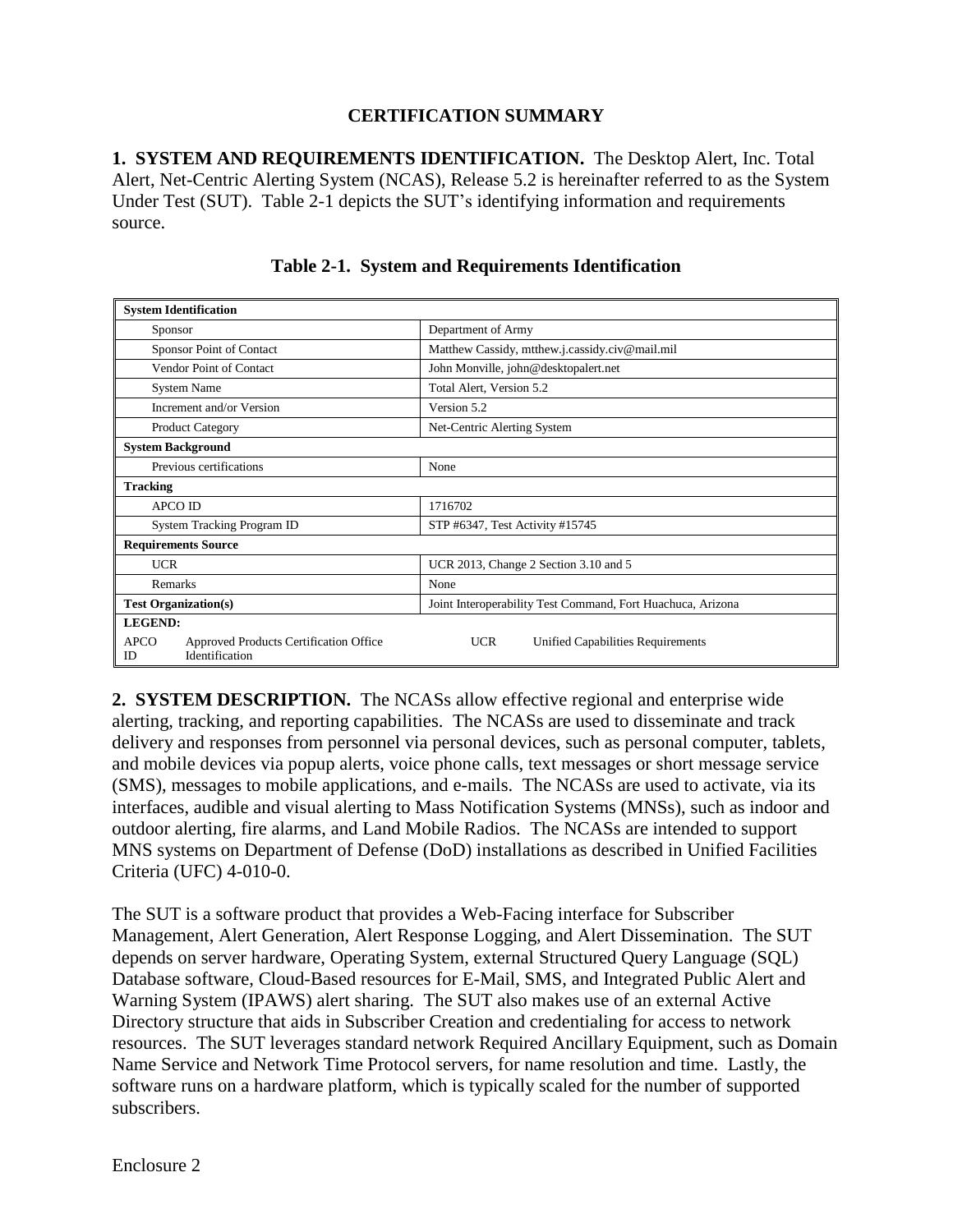For the purpose of the test, an MNS was provided by the vendor to validate the ability to generate output for Big Voice, Signage, and systems via serial interface to key them (i.e., alarm system, radio system etc.). The MNS used Hyper Text Transfer Protocol Secure (HTTPS) protocol messaging between the NCAS and the MNS to transmit audible, serial information.

**3. OPERATIONAL ARCHITECTURE.** The Unified Capabilities (UC) architecture is a twolevel network hierarchy consisting of Defense Information Systems Network (DISN) backbone switches and Service/Agency installation switches. The DoD Chief Information Officer and Joint Staff policy and subscriber mission requirements determine which type of switch allowable at a particular location. The DoD Information Network (DoDIN) architecture, therefore, consists of several categories of switches. Figure 2-1 depicts the notional operational DoDIN architecture in which the SUT may be used.

**4. TEST CONFIGURATION.**The test team tested the SUT at the Joint Interoperability Test Command (JITC), Fort Huachuca, Arizona, in a manner and configuration similar to that of a notional operational environment. Figure 2-2 depicts the notional connectivity, interfaces, systems, and components for the NCAS solutions. Figure 2-3 depicts the SUT test architecture.

**5. METHODOLOGY**. Testing was conducted using the NCAS requirements derived from the Unified Capabilities Requirements (UCR) 2013, Change 2, Reference (b), and the NCAS test procedures, Reference (c). Any test discrepancies were documented in test discrepancy reports (TDRs). The vendor submitted a Plan of Action and Milestones (PoA&M) as required for the TDRs. The Defense Information Systems Agency (DISA) reviewed the POA&M and adjudicated the TDRs as minor. Any new discrepancies noted in the operational environment will be evaluated for impact on the existing certification. These discrepancies will be adjudicated to the satisfaction of DISA via a vendor POA&M, which will address all new critical TDRs within 120 days of identification.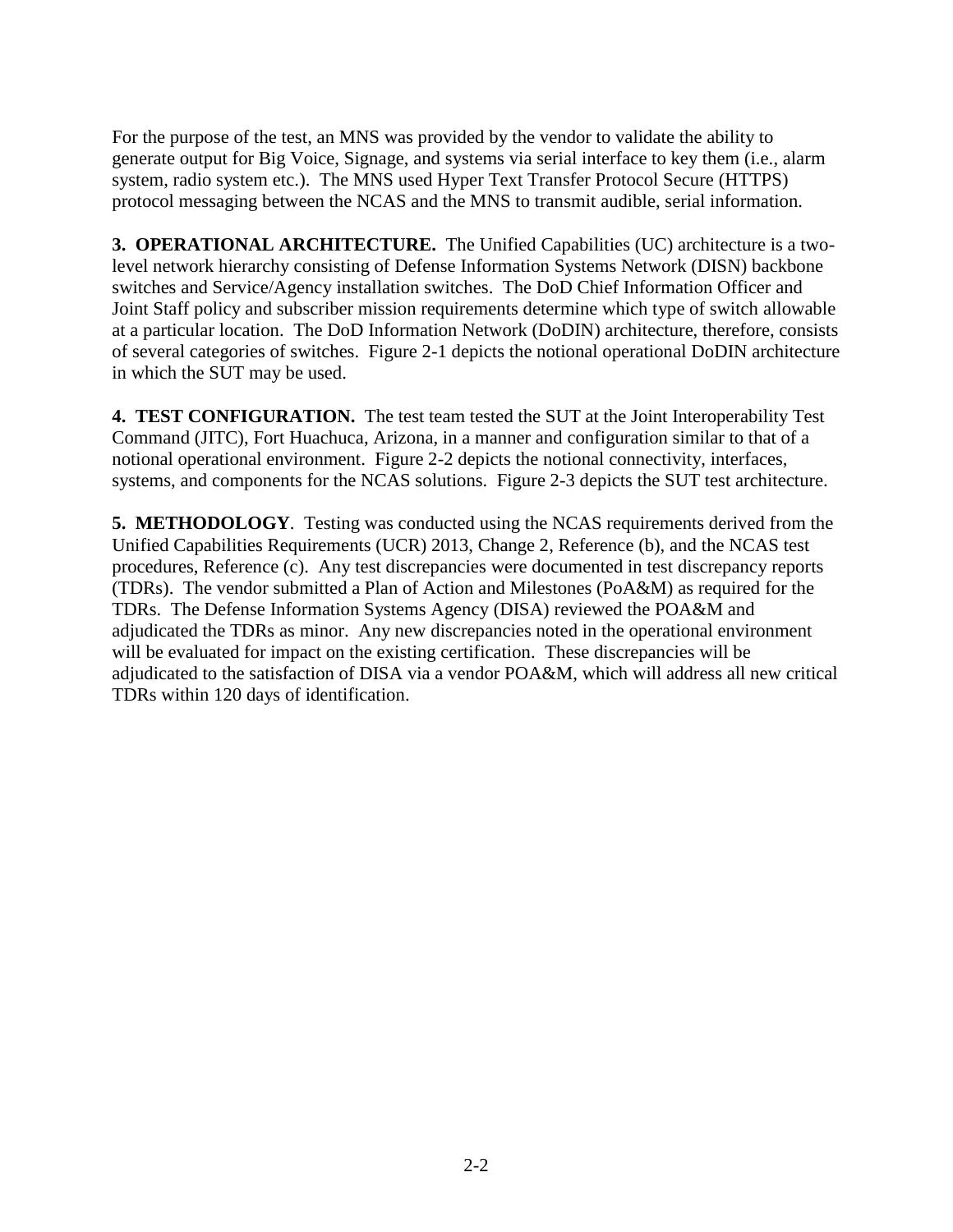

**Figure 2-1. Notional DoDIN Network Architecture**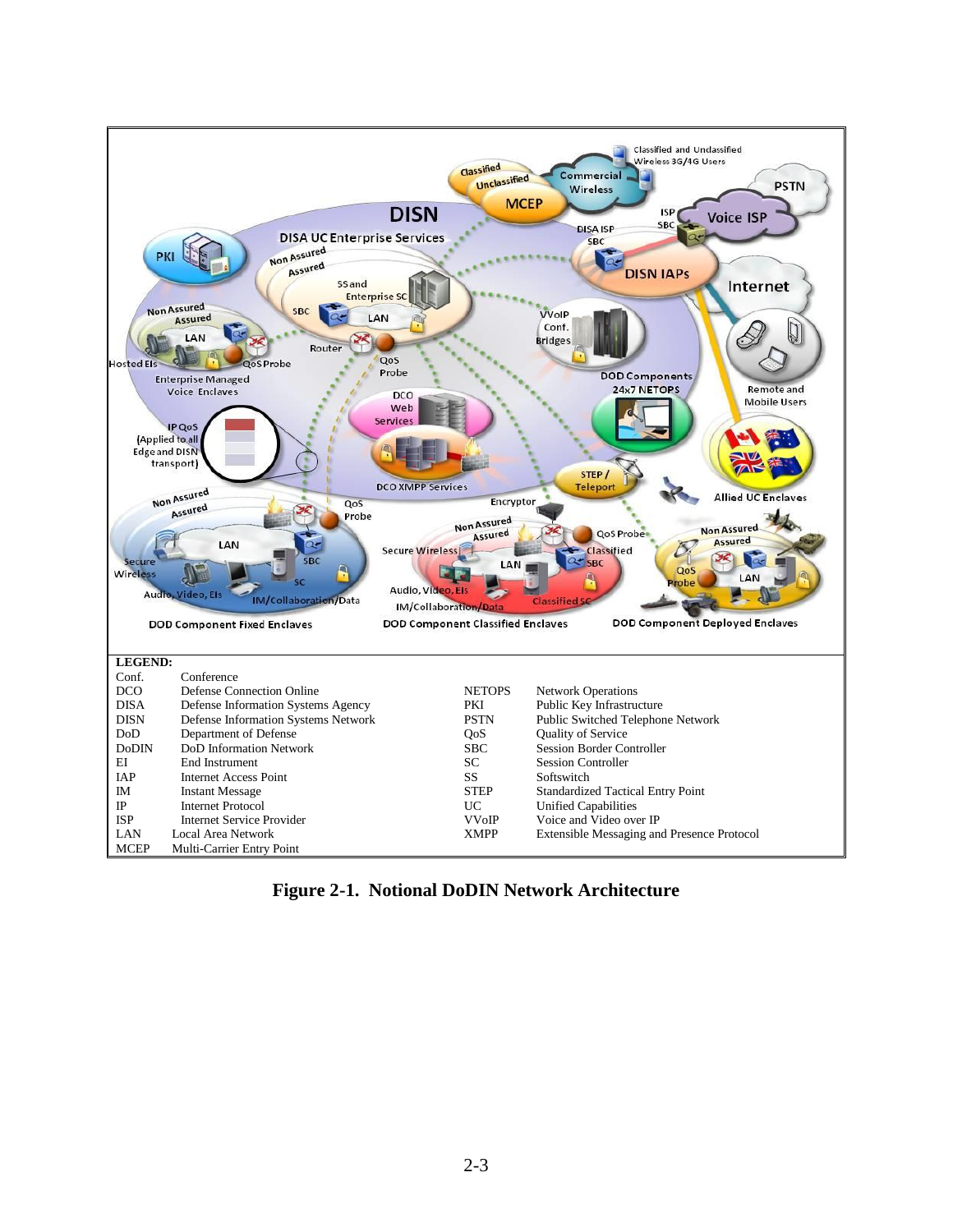

#### **Figure 2-2. Notional Connectivity, Interfaces, Systems, and Components for NCAS Solutions**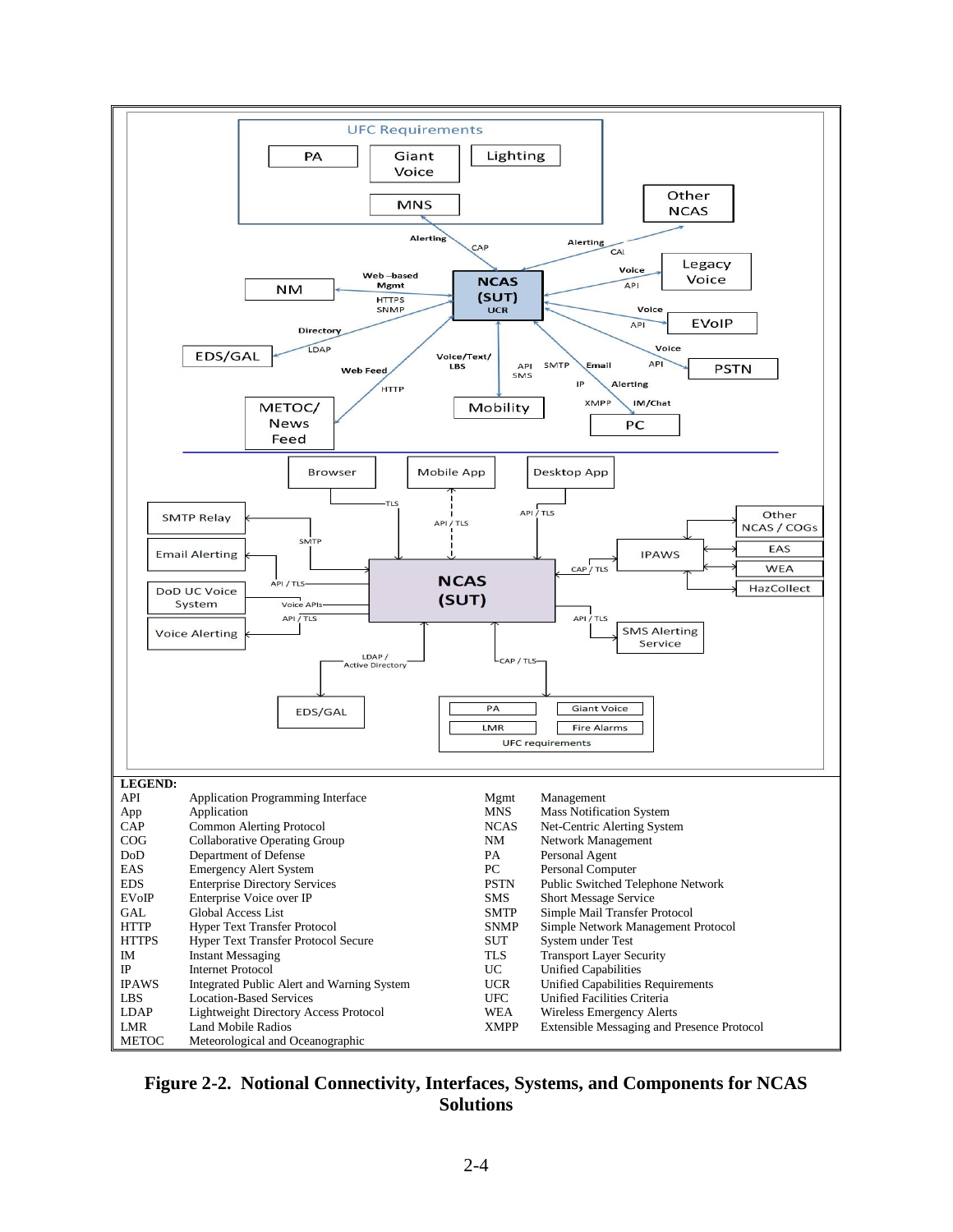

**Figure 2-3. SUT Test Architecture**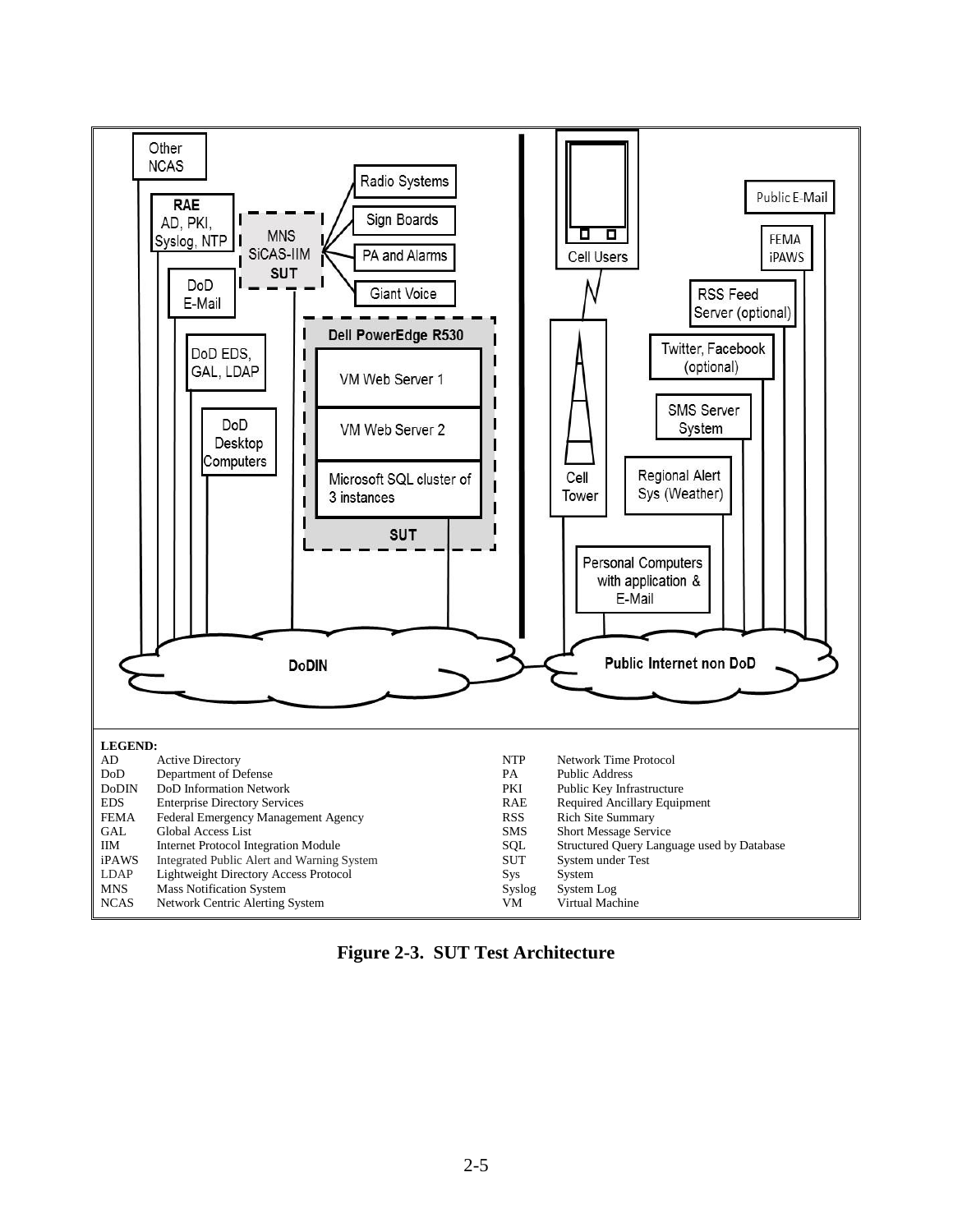**6. INTEROPERABILITY REQUIREMENTS, RESULTS, AND ANALYSIS.** UCR 2013 Change 2, Sections 3.10 and 5 define the NCAS interfaces, Capability Requirements (CRs), Functional Requirements (FRs), Cybersecurity (CS), and other requirements. Table 3-1 provides the JITC SUT testing interface status and Table 3-2 provides the CRs and FRs status. The following sub-paragraphs provide testing details and results.

a. **The UCR 2013 Change 2, section 3.10 includes the Net-Centric Alerting System (NCAS) requirements.** Section 3.10 outlines the NCAS product requirements. The paragraphs below specify the requirements.

(1) **Interfaces.** Section 3.10.1 provides the following conditional Interface requirements for the NCAS.

(a) If the NCAS is a self-contained hardware/software solution, the NCAS solution must minimally support one of the following interfaces: 802.3z, 802.3ab, additional Institute of Electrical and Electronics Engineers (IEEE) 802.3 interfaces may be provided as optional interfaces. The SUT met this requirement with testing and the vendor's Letters of Compliance (LoC).

(b) If the NCAS is a self-contained hardware/software solution, the NCAS must support network management interfaces in accordance with (IAW) Section 2.7.4 and meet the following: SCM-001830 interface rates (required) and SCM-001850 Virtual Local Area Network (VLAN) support (conditional). The SUT met this requirement with testing and the vendor's LoC.

(2) **NCAS Management Requirements.** Section 3.10.2 outlines the management functions and capabilities the NCAS solution (the integrated hardware/software – self-contained or hosted) must support, unless explicitly specified.

(a) **NCAS Fault, Configuration, Accounting, Performance, and Security (FCAPS) Requirements.** Section 3.10.2.1 states if the NCAS is a self-contained hardware/software solution, the NCAS must support network management requirements IAW the following Section 2.19 requirements: SCM-009190 (.a through .c), SCM-009230, SCM-009240, SCM-009250, SCM-009260, SCM-009270, and SCM-009280. The SUT met this conditional requirement with the vendor's LoC. Also, security testing was met by the JITC-led CS test teams and the results are published in a separate report, Reference (d)

(b) **NCAS Management Capabilities.** Section 3.10.2.2 includes the Management Capability Requirements of the NCAS. The SUT met all these requirements with testing and the vendor's LoC with exceptions noted below.

1. The NCAS solution shall support enterprise wide organizations in an effective manner using a central NCAS installation with a multi-tenant capability – supporting distributed organizations by logically segmenting and isolating tenants, each assigned with resources, and capable of managing their own users and alerting. The SUT met this requirement with testing.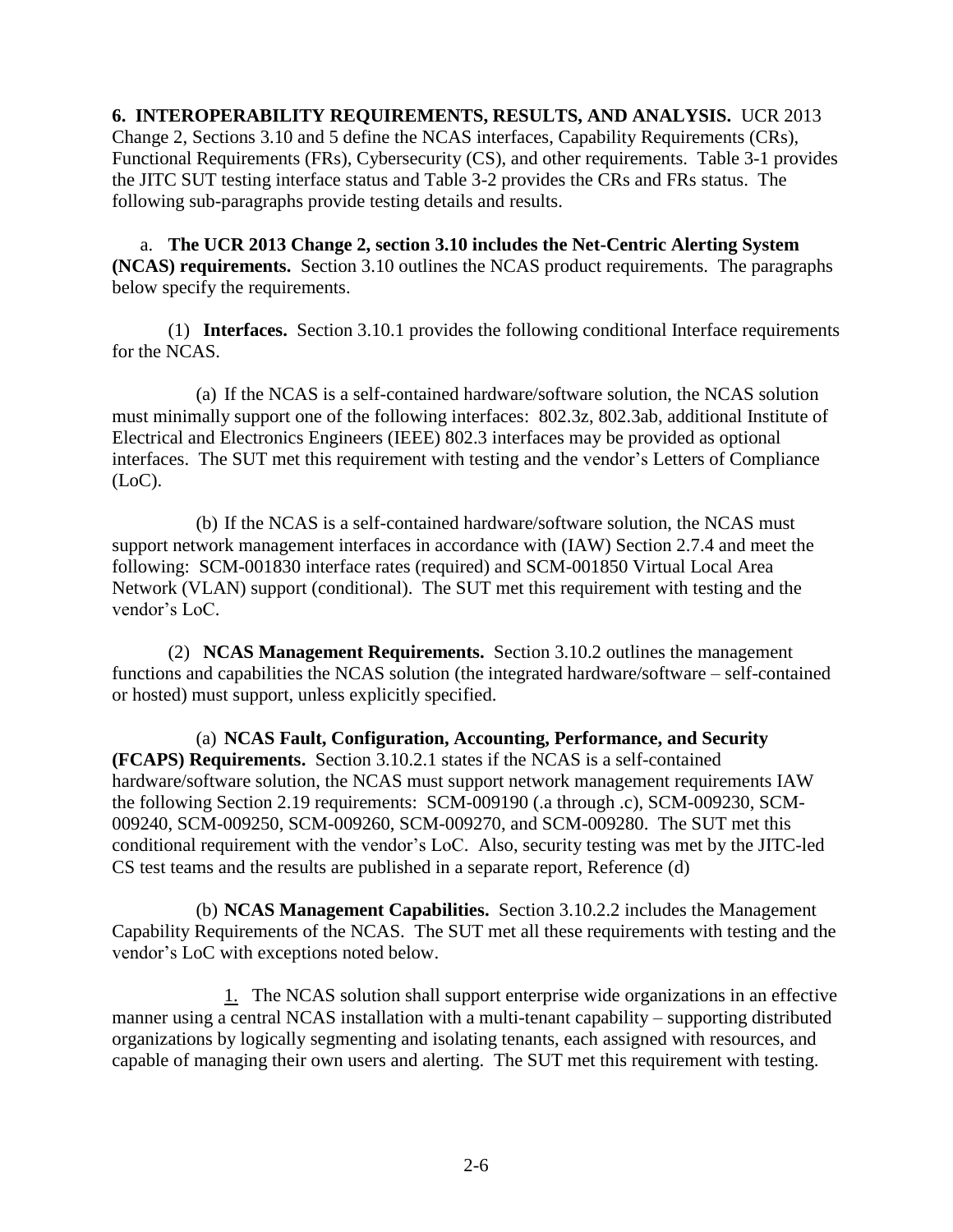2. Access to the NCAS functions, assets, and resources are governed by the permissions assigned to each administrator. Resources assigned to administrators shall include subscribers, such that administrators shall be granted access and targeting privilege to all or a subset of the subscribers. The SUT met this requirement with testing.

3. The NCAS shall be capable of assigning permissions on a group-wide role basis, such that each member of a particular group receives identical permission to the NCAS functions, assets, and resources. The SUT met this requirement with testing.

4. The NCAS shall support assigning administrator's access to one or more tenants, while assigning different roles and permissions to functions, assets and resources for each tenant. The SUT met this requirement with testing.

5. The NCAS shall support complete access and visibility from the Command level into all subordinate units/locations of the system to view alert activity. The SUT met this requirement with testing via Groups.

6. The NCAS shall provide supervision and a monitoring capability of its connected components and delivery systems, and provide administrators with notification of a failure of a component or delivery system within 200 seconds of the occurrence of the failure. The SUT met this requirement with the vendor's LoC.

7. The NCAS administrators authorized to perform group management tasks shall be able to create groups, assign individual subscribers to new or existing groups, assign groups of subscribers to new or existing groups, remove subscribers and groups from existing groups, and delete groups without deleting the subscribers and groups composing the deleted group. The SUT met this requirement with testing and the vendor's LoC.

8. The NCAS administrators authorized to perform group management tasks shall be able to define static subscriber groups composed of a selected list of subscribers ("roster") that may include nested static groups. The SUT met this requirement with testing.

9. The NCAS administrators authorized to perform group management tasks shall be able to define dynamic subscriber groups composed of lists of subscribers based on data queries on their database attributes. The SUT met this requirement with testing with the following exception: The SUT cannot perform alerts based upon filtering User Attributes. DISA accepted the vendor's POA&M and adjudicated this discrepancy as minor.

10. The NCAS system shall be able to support at least three mandatory delivery methods (i.e., SMS, phone call, e-mail, etc.) to be used when alerting an individual subscriber or a group. The SUT met this requirement with testing.

11. The NCAS administrators having the requisite authorization shall be able to generate predefined alert notification scenarios for subscribers and groups. These scenarios include the content of the alert, at least one response option for the subscriber to choose from and target subscribers/audiences, mass communication mediums, organizations and preferred and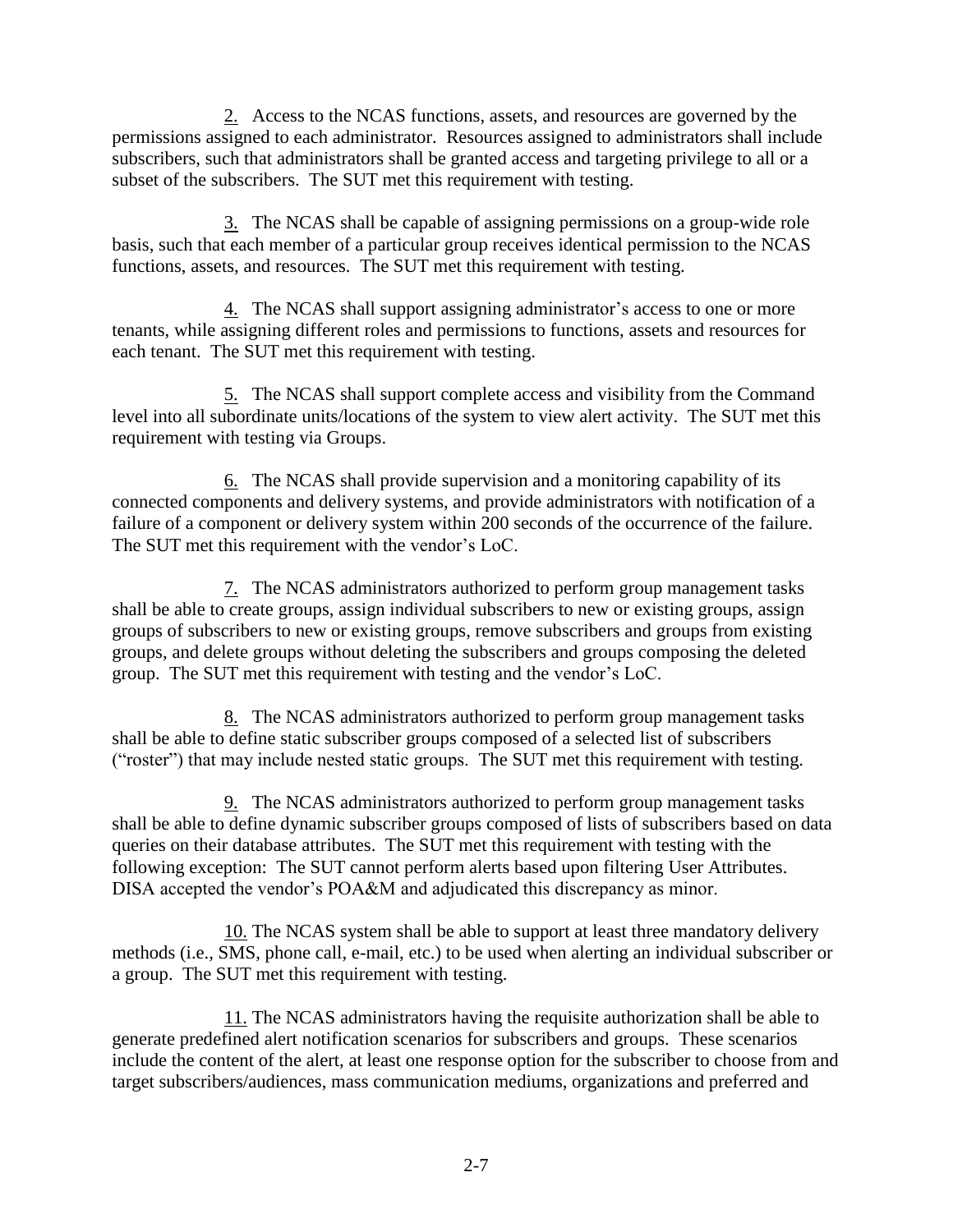mandatory personal delivery devices to be used when alerting the target subscriber(s) and/or group(s). The SUT met this requirement with testing.

12. The NCAS administrators having the requisite authorization shall be able to manually activate predefined alert scenarios to trigger alert notifications. The administrator shall be able to specify the timing of the alert (i.e., immediate, prescheduled, etc.). The administrator shall be able to update any part of the predefined alert scenario, such as alert message, alert response options, targeted audience, used devices, etc. The SUT met this requirement with testing with the following exception: Recurring Alerts are not always sent at the Configured/Set Time. If the alert is configured prior to the set alert time, it recurs appropriately based on the alert time set. However, if the alert is configured after the set alert time, it will not recur on the set time but rather at the time the alert was created. DISA accepted the vendor's POA&M and adjudicated this discrepancy as minor.

13. The NCAS administrators having the requisite authorization shall be able to create and activate alerts in real-time for the system's designated subscribers. When an administrator creates an alert, they designate the target subscribers and/or groups, mass communication medium, organizations, and the contents and timing (e.g., immediately, at a certain time, etc.) of the alert message. The SUT met this requirement with testing.

14. The NCAS administrators having the requisite authorization shall be able to target subscribers for alert notification based on organizational structure, distribution lists, physical location over a Geographical Information System (GIS) map or by specifying zone code(s) or location name(s), or identifiable information captured from DoD global directory services. The SUT met this requirement with testing and the vendor's LoC.

15. The NCAS administrators having the requisite authorization shall be able to block or remove subscribers or groups from a pre-built alert notification scenario or from a pending alert notification. Blocking subscribers shall explicitly prevent an alert from being sent to specified subscribers, even if they are part of a targeted group. The SUT met this requirement with testing and the vendor's LoC with the following exception: The SUT is unable to block select subscribers and groups from a pre-built notification scenario. DISA accepted the vendor's POA&M and adjudicated this discrepancy as minor.

16. The NCAS administrators having the requisite authorization shall be able to schedule activation of recurring and real-time test alerts. The SUT met this requirement with testing with the following exception: Recurring Alerts are not always sent at the Configured/Set Time. If the alert is configured prior to the set alert time, it recurs appropriately based on the alert time set. However, if the alert is configured after the set alert time, it will not recur on the set time but rather at the time the alert was created. DISA accepted the vendor's POA&M and adjudicated this discrepancy as minor

17. The NCAS system administrators having the requisite authorization shall have the capability to track and generate reports such as: Delivery of alerts and Subscriber response(s) to alerts. The SUT met this requirement with testing.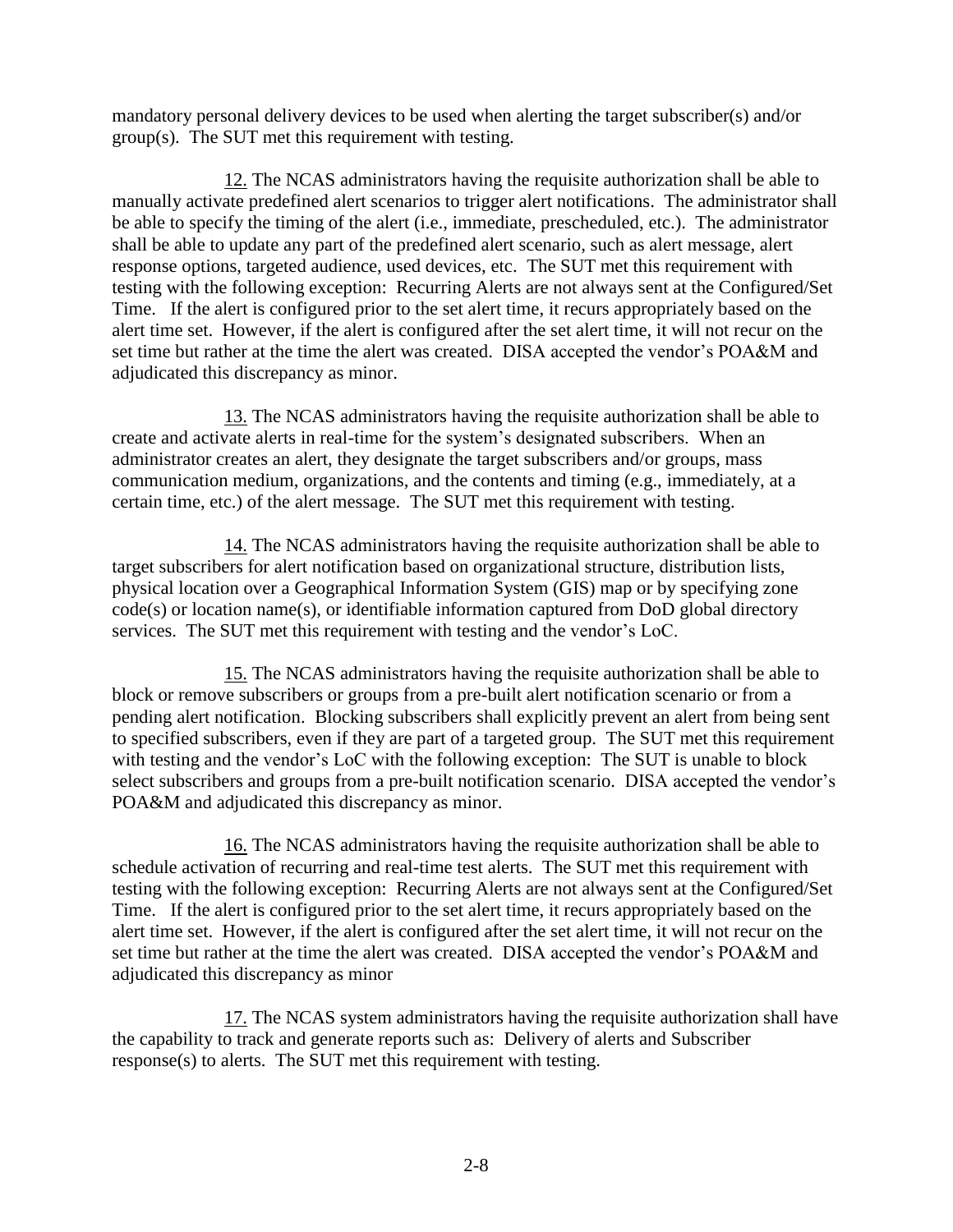18. For any given alert, administrators having the requisite authorization shall be able to retrieve and display the count of targeted recipients, the actual number of recipients, the number of recipients who acknowledged receipt of the alert, and the number of recipients who respond to a specific response option (if option was requested). The SUT met this requirement with testing.

19. For any given alert, administrators having the requisite authorization shall be able to retrieve and display the count of targeted recipients and view the coverage of existing contact details per the selected notification devices against the count of targeted recipients prior to activating the alert. The SUT met this requirement with testing.

20. For non-hosted, self-contained solutions, administrators shall have the ability to access and manage the system via client-server interface (i.e., thick client). The SUT met this requirement with testing.

21. For hosted solutions, administrators shall have the ability to access and manage the system via open source web based interface. The SUT met this requirement with testing.

22. Access shall only be granted using DoD issued Common Access Card (CAC). The SUT met this requirement with testing.

23. Administrator session shall timeout after a configurable period of inactivity and the administrator shall establish a new web-based session with the NCAS Web server. The SUT met this requirement with testing.

24. The NCAS administrators having the requisite authorization shall be able to add subscriber attribute fields of any of the following data types: string, numeric, date-time, Boolean, single pick-list of values, multi pick-list of values, and memo. Such addition shall not require SQL access or knowledge, or vendor assistance. The SUT met this requirement with testing with the following exception: The SUT does not support all of the required data types, such as Boolean, string, date-time, and numeric. DISA accepted the vendor's POA&M and adjudicated this discrepancy as minor.

25. The NCAS administrators having the requisite authorization shall be able to add three communication mediums at a minimum. The SUT met this requirement with testing.

26. The NCAS administrators having the requisite authorization shall be able to manually add subscribers to the database, update the contact information, for a given subscriber and other attributes of a subscriber record, and remove subscribers from the NCAS database. The SUT met this requirement with testing and the vendor's LoC.

27. The NCAS administrators having the requisite authorization shall be able to import user data from flat text files, such as Comma-Separated-Values (CSV). The SUT met this requirement with the vendor's LoC.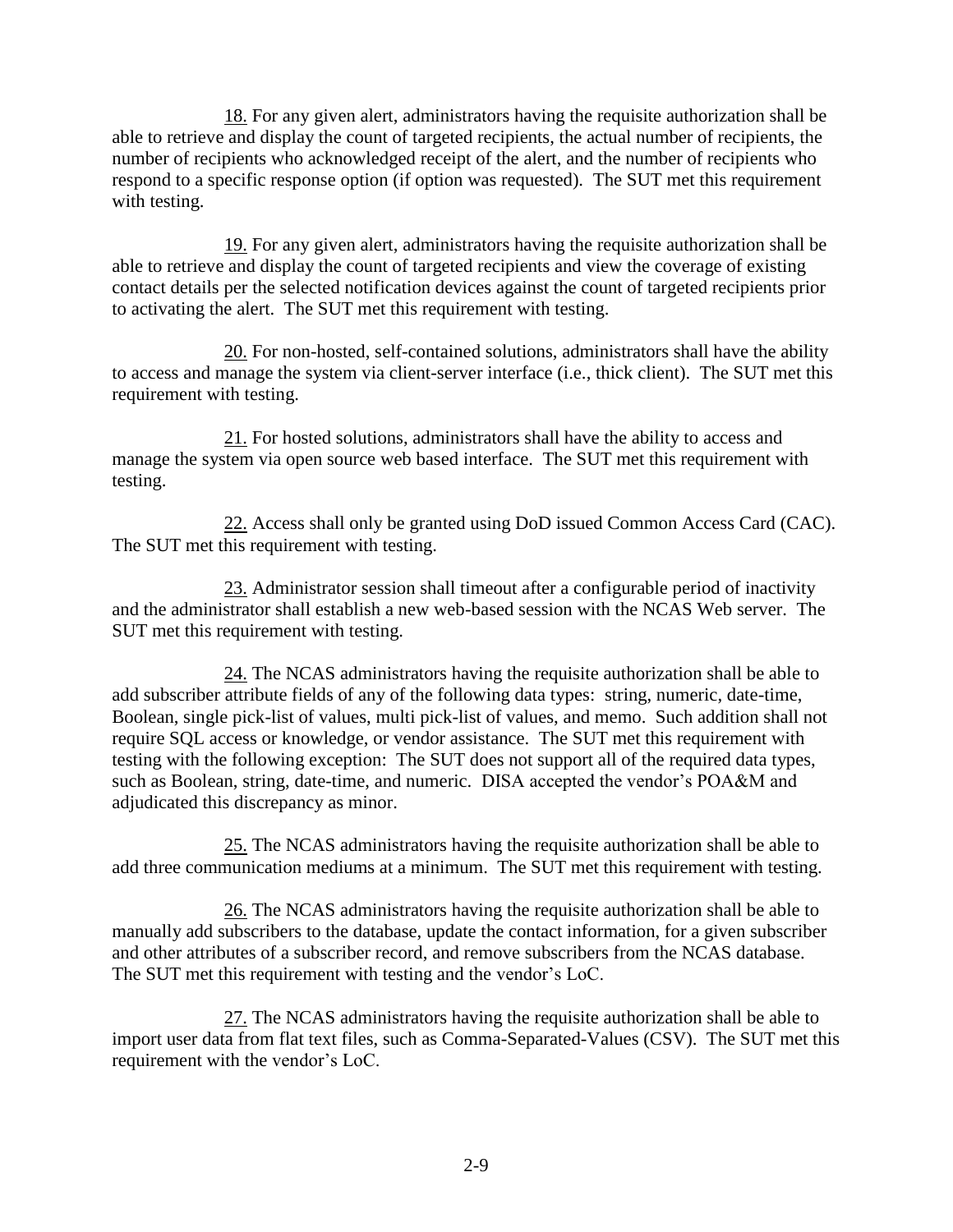28. The NCAS administrators having the requisite authorization shall be able to export user data to flat text files, such as CSV; administrators shall be able to specify what subset of users and user attributes to export. The SUT met this requirement with the vendor's LoC.

(c) **Web-Management Capabilities.** Section 3.10.2.3 includes the Web-Management Capabilities.

1. The NCAS shall have a web-based administrator interface to publish and track alerts and perform administrative tasks including, but not limited to, the management of subscribers, delivery devices, and pre-built alert scenarios. The SUT met this requirement with the vendor's LoC.

2. The administrator's web-based interface shall be role and permission based, and only those capabilities allowed by the authorization will be available. The SUT met this requirement with testing.

3. The web-based administrator interface shall work on personal computers and servers running DoD-approved operating systems and on all DoD-approved Web browsers. The SUT met this requirement with testing.

4. The web-based session between the browser and the NCAS Web server shall be secured using Secure Hypertext Transfer Protocol (HTTP). The NCAS is required to provide provisions for secure authentication using DoD and industry-standard technologies. The SUT met this requirement with testing.

(d) **NCAS Database**. Section 3.10.2.4 includes the following requirements.

1. The database and the NCAS solution shall minimally provide services and features described for up to 250,000 subscribers. The SUT met this requirement with documentation describing scaling of the system for 250,000 subscribers and the vendor's LoC.

 2. The NCAS shall minimally provide the following subscribe attribute fields: Name, Title, Grade/Rank, Organization Title, Sub-organization/Unit Title, Organization Address Street, Organization State, Organization Zone Improvement Plan (ZIP), E-mail Address, Work Phone Number, DoD Mobile Phone Number, Home Phone Number, Personal Mobile Number, Building Number, Cubicle/Office Number, Supervisor Name, Service, Government/Service/Contractor Affiliation, Last Known Location (Latitude/Longitude), and Last Known Location date-time stamp. The SUT met this requirement with testing with the following exception: The SUT does not support Attributes with names over 20 characters. Any of the required Attribute fields, which have over 20 characters in their name, are truncated at the 20th character. The following required fields are truncated: Sub-organization/Unit Title, Organization Address Street, DoD Mobile Phone Number, Personal Mobile Number, Cubicle/Office Number, Government/Service/Contractor Affiliation, Last Known Location (Latitude/Longitude), and Last Known Location date-time stamp. DISA accepted the vendor's POA&M and adjudicated this discrepancy as minor.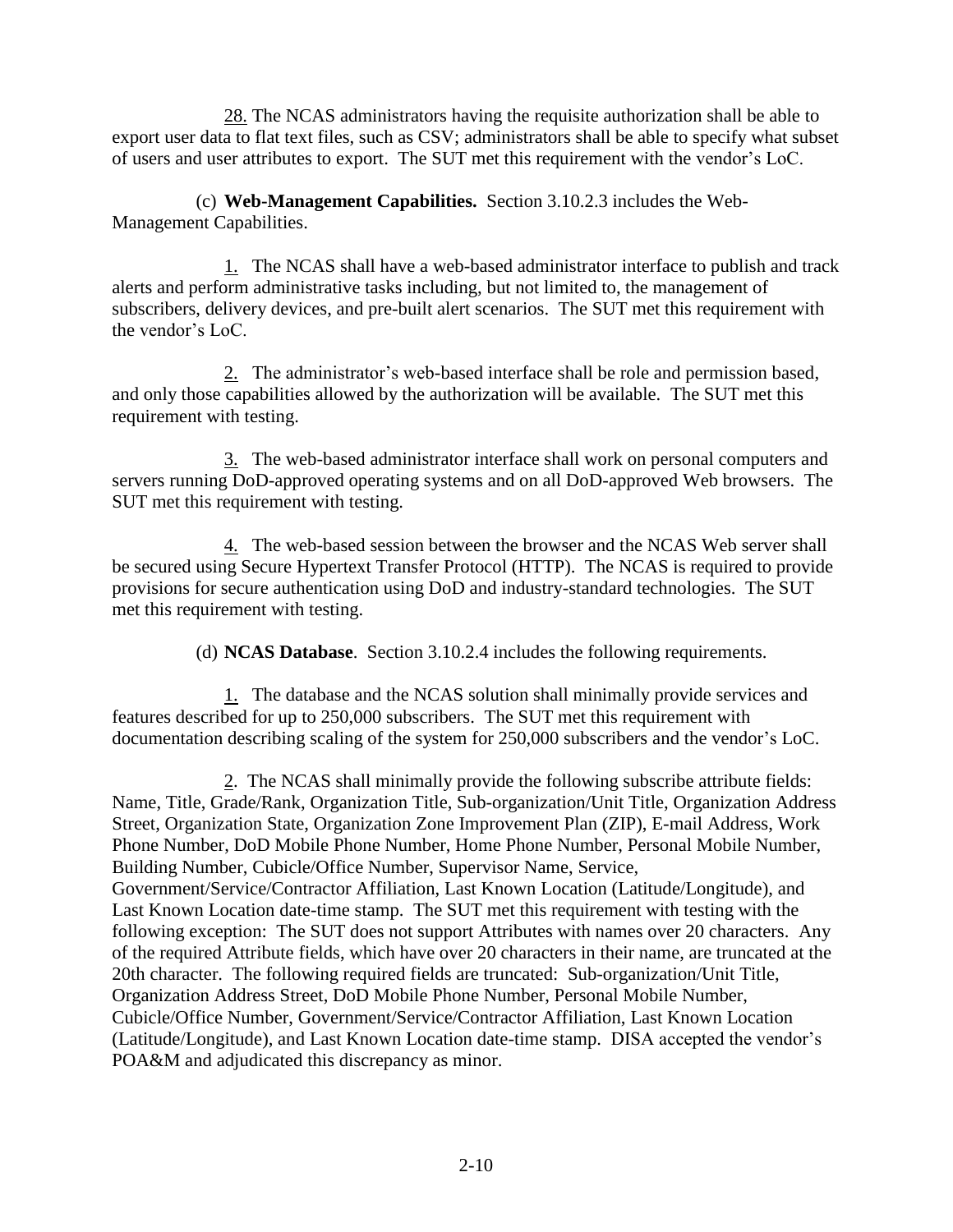(e) **Subscriber Access**. Section 3.10.2.5 states subscribers shall not be allowed direct access to the NCAS system. Access shall be granted to only authorized administrators. Subscribers' information shall be populated using the DoD's global directory. The SUT met this requirement with the vendor's LoC.

(3) **NCAS Alerting Requirements.** Section 3.10.3 provides the NCAS Alerting Requirements. The paragraphs below specify the requirements.

(a) **General Alerting Requirements.** Section 3.10.3.1 includes the following requirements.

1. The NCAS shall be capable of sending alert messages to target recipients according to: Hierarchical organizational structure (as would be imported from an Lightweight Directory Access Protocol (LDAP) or Active Directory), Organizational roles, Specific distribution lists (e.g., hazardous materials (HAZMAT) response teams), Dynamic groups created through on-the-fly queries of the user directory, Geographical locations (e.g., entire bases, zones within bases), Rule –based criteria based on subscriber attribute information, and Computer name (required for targeting devices where Internet Protocol (IP) addresses are dynamically assigned). The SUT met this requirement with the vendor's LoC.

2. The NCAS shall centrally track and store all alerting activities for each individual recipient, including sending, receiving, and responding to alerts, and be able to generate reports based on tracked information. The SUT met this requirement with testing.

3. The NCAS shall be able to incorporate a pre-defined library of alerts and messages appropriate to: Force Protection Conditions, Terrorism threats, watches, or warnings, Evacuation routes, Battle staff directives, Personnel recall requirements, Federal, DoD, or installation-specific warning and notification requirements, and Weather warnings and watches. The SUT met this requirement with testing.

4. The NCAS shall offer unfettered flexibility to place target subscribers into groups that can then be targeted for specified alerts. The types of groups that can be created include, but are not limited to, groups based on organization, rank, roles and responsibilities, location, device delivery preference, and phone number. In addition, the groups can be static ("rosters") or dynamic (based on subscriber data attributes). The SUT met this requirement with testing with the following exception: The SUT cannot perform alerts based upon filtering User Attributes. DISA accepted the vendor's POA&M and adjudicated this discrepancy as minor.

5. The NCAS shall be Section 508 compliant. The SUT met this requirement with the vendor's LoC.

6. The NCAS shall be capable of delivering installation-wide alert notification to all targeted personnel within a threshold of 10 minutes but with an objective notification time of 2 minutes. The SUT met this requirement with the vendor's LoC.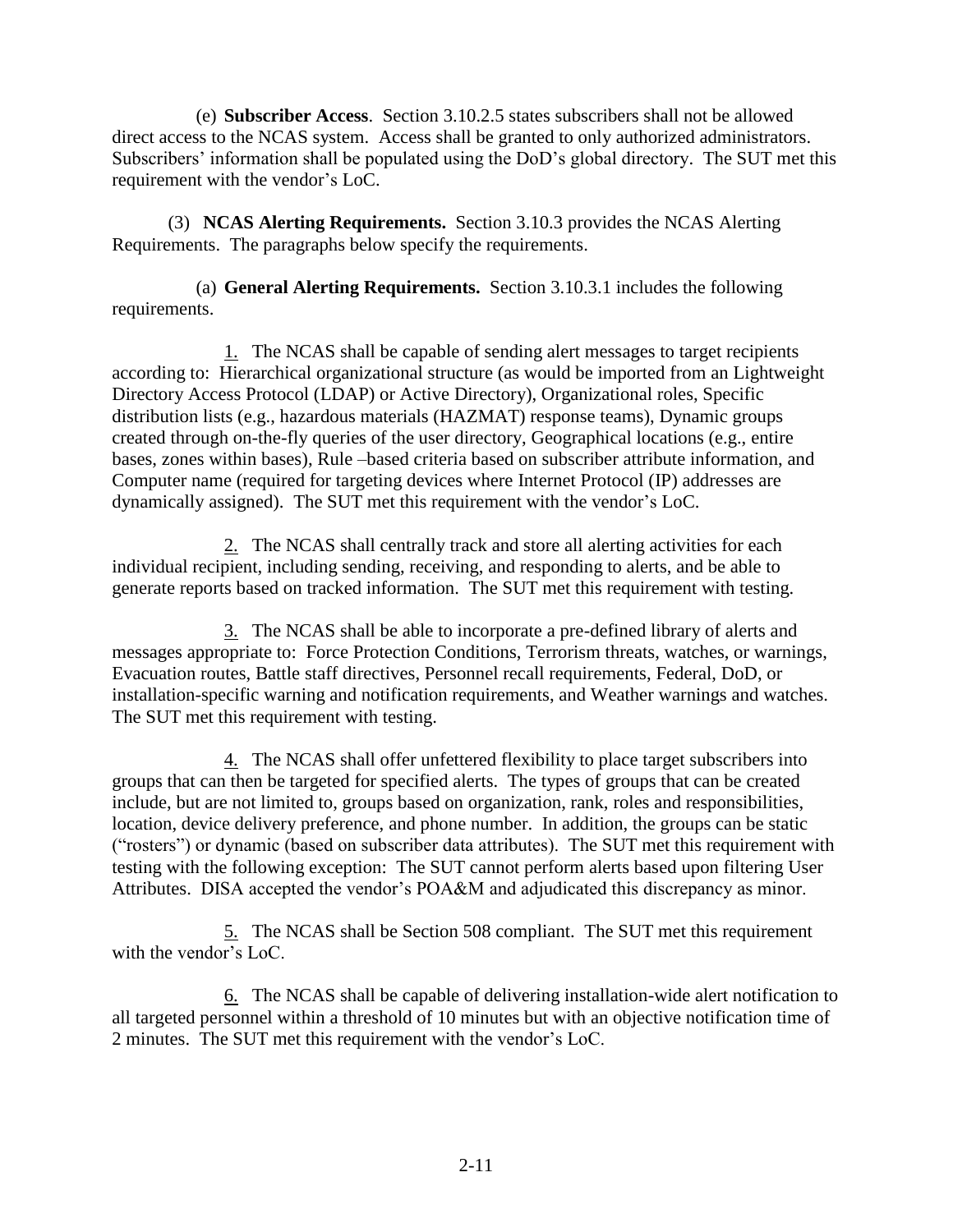7. The NCAS shall be capable of designating severity and type for every alert message. The SUT fully met this requirement. The SUT is compliant with the Common Alerting Protocol (CAP) version (v) 1.2 protocol.

8. The NCAS shall be capable of attaching the following to an alert message: Geographic region(s) and marker(s) and Link. The SUT met this requirement with testing.

9. The NCAS shall minimally support the following user responses of alert acknowledgement or selection from response options defined for the activated alert. Alert responses are available via - Desktop notification, E-mail response, Self-Service end-user acknowledgement, Text (SMS) response, Phone keypad response, and Mobile application response. The SUT met this requirement with testing.

(b) **Desktop Alerting Requirements.** Section 3.10.3.2 includes the following Conditional requirements.

1. When an alert occurs, which is intended for the subscriber, then the client software shall provide an audio alert accompanied by a persistent visual display of the alert message on the computer until the alert is acknowledged or canceled; no user action will be required to receive desktop notifications. The SUT met this conditional requirement with testing.

2. If a subscriber logs into the computer after one or more alerts have been sent and are still active, then the client software shall provide an audio alert accompanied by a persistent visual display of the currently active alert message(s) on the computer until the subscriber responds to the alert(s). The SUT met this conditional requirement with testing.

3. When the client software displays an alert on the computer, the subscriber shall be presented with at least one response option enabling the subscriber to respond to the alert. When the subscriber responds, the client software shall transmit the subscriber response to the NCAS server. The NCAS server stores the subscriber response, and the subscriber response is accessible to authorized operators and administrators. The SUT met this conditional requirement with testing.

4. If the connection between the NCAS client and NCAS server is secured using Secure HTTP, the NCAS server is required to authenticate itself to the client using its server certificate. The subscriber shall authenticate to the NCAS server using a DoD issued CAC. The SUT met this conditional requirement with testing.

(c) **Phone Alerting Requirements**. Section 3.10.3.3 includes the following requirements.

1. The NCAS shall provide alerting capability to both DoD worldwide numbering plan and commercial public switched telephone numbers using either:

a. An internal voice alerting subsystem or service capable of providing voice messages to DoD and commercial numbers. The SUT met this requirement with testing.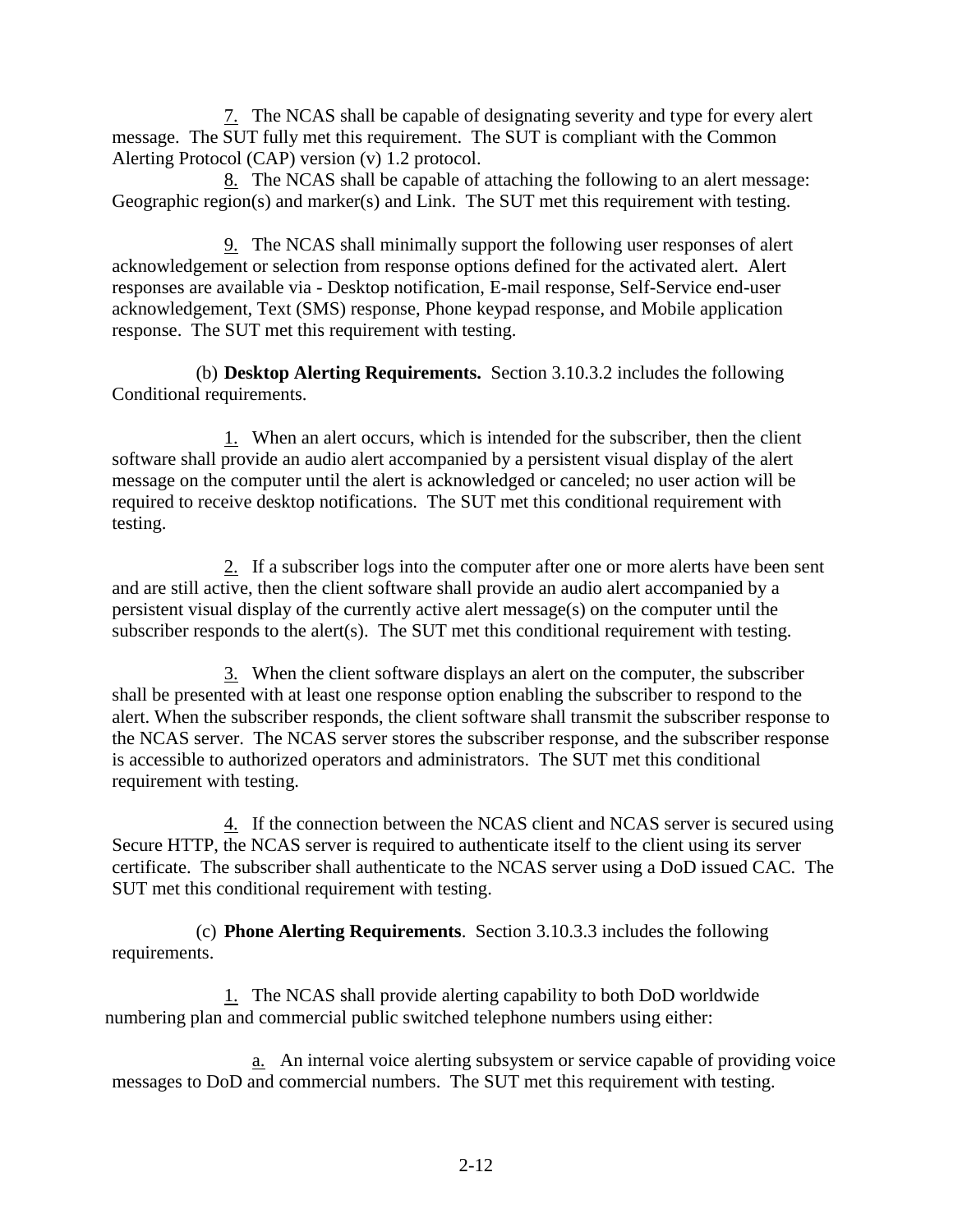b. A Telephony Application Programming Interface (TAPI) and/or an Extensible Markup Language IP interface to DoD voice systems (Session Controllers and End-Offices) that support voice alerting to DoD and commercial telephone numbers. The SUT did not meet this requirement. The SUT does not have the ability to dial Defense Switched Network (DSN) directory numbers. DISA adjudicated this discrepancy as a change requirement with the intent to make requirement optional. The SUT does not support a TAPI for voice systems. DISA accepted the vendor's POA&M and adjudicated this discrepancy as minor.

2. The voice alerting capabilities shall minimally include:

a. An Audio messaging dissemination to subscribers, as defined in the activated alert. The SUT met this requirement with testing. The SUT does not support a TAPI for voice systems. DISA accepted the vendor's POA&M and adjudicated this discrepancy as minor.

b. An Interactive Voice Response (IVR) support that enables users to listen and respond to prerecorded messages. The SUT met this requirement with testing.

3. The voice alerting interactions shall minimally include:

a. Capability to detect when the call has been deferred to voicemail and to leave an audio message in response. Upon completion of the audio message, the system shall have the ability to disconnect the call. The SUT met this requirement with testing.

b. Capability to report telephone numbers that were successfully answered, unanswered, or when a voicemail was left. The SUT met this requirement with testing.

c. Capability to reattempt to alert those numbers not successfully reached. The number of reattempts shall be configurable between 1 and 5. The SUT met this requirement with testing.

d. Capability to accept call-backs from subscribers, to replay the voice message and accept a response option from the calling subscriber. The SUT met this requirement with testing.

e. Capability to limit playing the voice message to a subscriber who enters a personal PIN to identity call recipient. The SUT met this requirement with testing.

4. If initiating an alert via an in-bound phone call from a recognized number, then the NCAS shall allow initiation of alert with an operator authorization code. The SUT did not meet this conditional requirement. DISA accepted the vendor's POA&M and adjudicated this discrepancy as minor.

5. When using the internal voice alerting service capability, the NCAS shall ensure the internal voice alerting service blocks phone numbers (masking or deleting) and contact details. The SUT met this requirement with testing.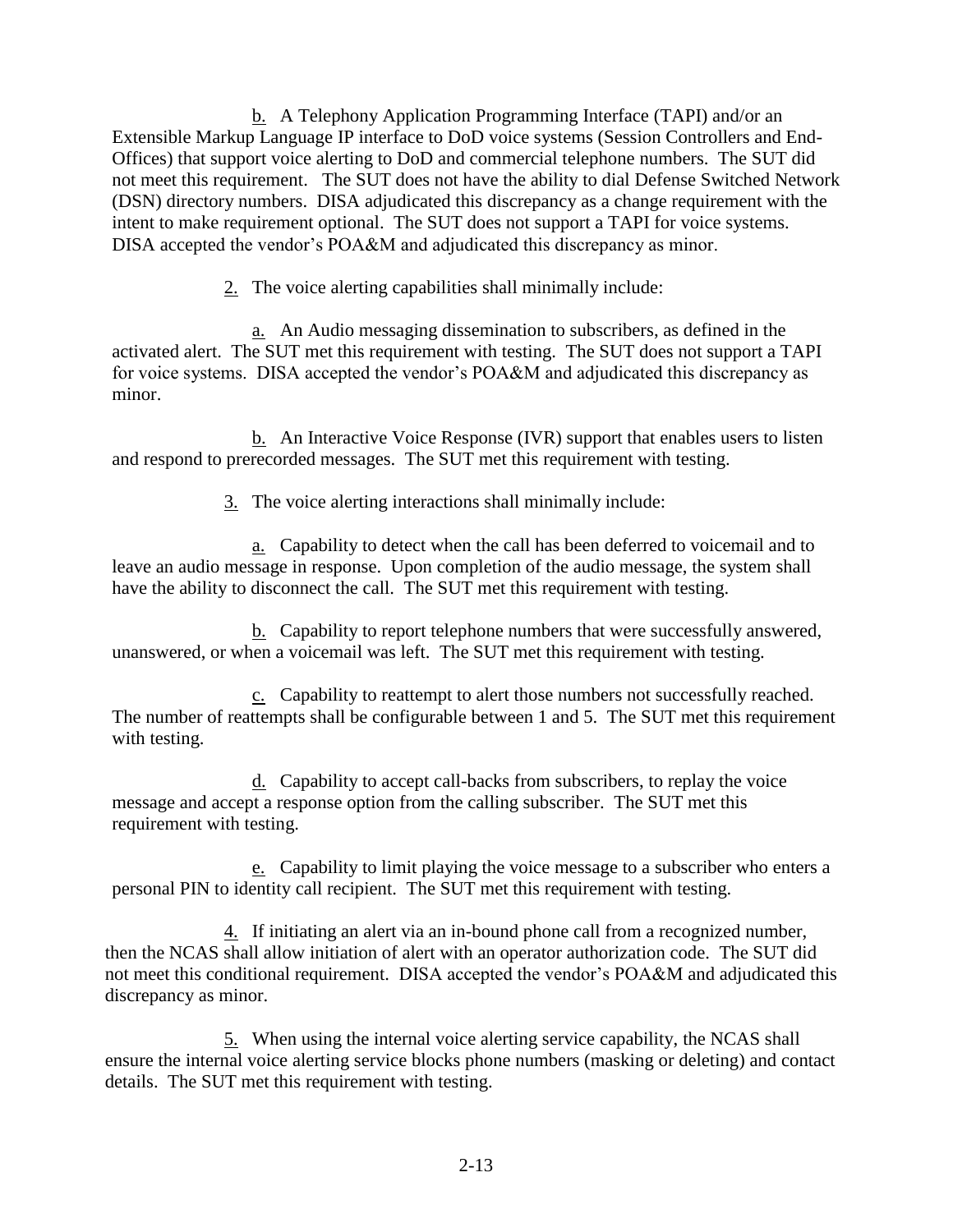6. The voice alerting capability shall support the ability to reduce concurrent call volume to defined prefixes to prevent flooding of DoD or commercial phone systems. The SUT met this requirement with the vendor's LoC.

(d) **Mobile Client Alerting Requirements.** Section 3.10.3.4 includes the following requirements.

1. The NCAS shall furnish warning notification applications for mobile devices commonly used by subscribers (e.g., warning notification apps for iOS, Android, Microsoft). The SUT met this requirement with testing.

2. Mobile applications shall be evaluated and approved by the DoD application vetting environment. This is an external requirement. Mobile client applications were evaluated for only a limited number of Mobile Device types (i.e., Android, Windows). Testing was performed to determine only if the SUT was capable of generating messages to and responses from mobile devices. This certification does not include the certification of the respective Mobile Application. Certification of Unified Capability Mobile applications are accomplished under a separate product category through the DISA Mobility Program Manager.

3. The mobile applications shall provide audio and visual warning notifications to the user of the mobile device. The SUT met this requirement with testing.

4. The mobile applications shall allow users to select a response option that will be recorded by the NCAS. The SUT met this requirement with testing.

5. If the DoD issued mobile device has the embedded Global Positioning System capability enabled, then the mobile application may use device location (subject to all applicable privacy rules) to perform real-time, location-based alert targeting, and tag user alert responses with real-time location information. The SUT met this conditional requirement with testing.

6. If the mobile application supports delivery of geographical location(s), markers, and multi-media (image, video) as part of the alert message, then it may incorporate these capabilities into the alert message. The SUT met this conditional requirement with testing.

7. The NCAS shall be capable of interfacing with SMS aggregation services for the following purposes, which the SUT met with testing:

a. Sending text message alerts to a set of target subscribers.

b. Obtaining reports of event alert delivery and obtaining subscriber responses to text alerts (selecting one of multiple response options).

c. Obtaining reports of the operational status for the SMS aggregation

service.

8. The connection between the NCAS and the DoD SMS aggregation service shall be secured using Secure HTTP. The SUT met this requirement with testing.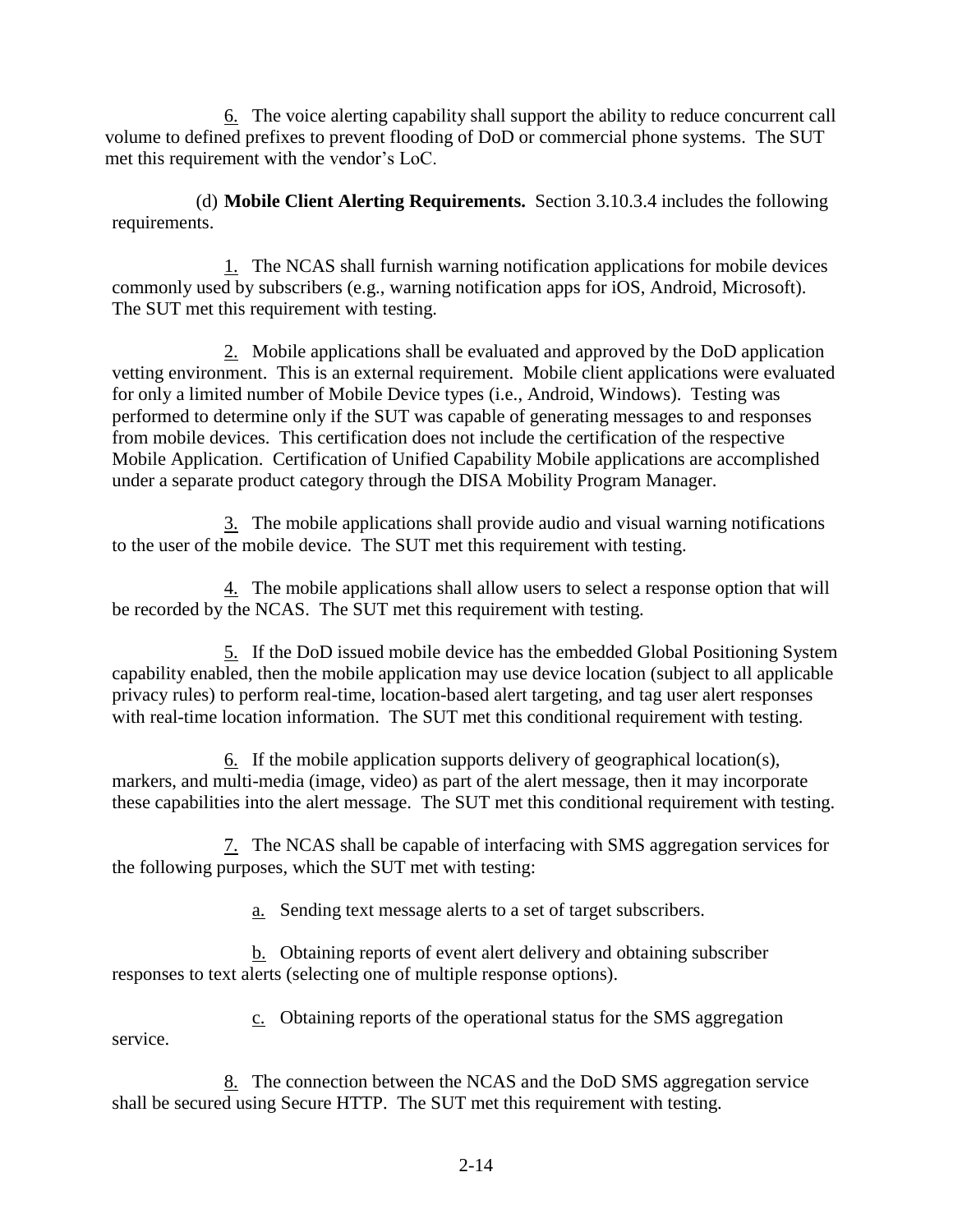9. In order to instruct the SMS aggregation service to send text alerts, the NCAS shall provide the minimum set of data items necessary including user names and SMS addresses (e.g., mobile phone numbers). The SUT met this requirement with testing.

10. Within 1 minute, the NCAS shall be capable of sending an SMS message to 5,000 subscribers. The SUT met this requirement with the vendor's LoC.

(e) **E-Mail Alerting Requirements**. Section 3.10.3.5 includes the following requirements.

1. The NCAS shall provide e-mail alerting capability to both DoD e-mails and to commercial e-mail addresses using a Simple Mail Transfer Protocol component that sends outbound e-mail alerts to DoD host .mil e-mail servers to relay e-mails to target subscribers. The SUT met this requirement with testing.

2. The NCAS e-mail alerting capability shall support the following, which the SUT met with testing and the vendor's LoC:

a. Sending Public Key Infrastructure (PKI)-signed e-mail alerts.

b. Receiving incoming e-mail responses (selecting one of multiple response options) from subscribers.

c. Sending e-mail alerts to subscribers must be in plain text only.

3. The NCAS shall support:

a. Tracking and reporting of e-mail alert delivery events including reporting of subscriber responses.

> b. Reporting on the operational status of the NCAS e-mail alerting capability.

4. The NCAS e-mail capability shall authenticate with the DoD e-mail server using DoD PKI certificates before sending outbound alert messages. The SUT met this requirement with testing and the vendor's LoC.

5. The DoD e-mail server shall authenticate to the NCAS server before the NCAS server will accept inbound messages from the DoD e-mail server. The SUT met this requirement with testing and the vendor's LoC

(4) **NCAS Interaction Requirements**. Section 3.10.4 includes the following requirements.

(a) **Other NCAS Interaction Requirements using Common Alerting Protocol (CAP)**. Section 3.10.4.1 states the NCAS shall support the CAP as defined in the Organization for the Advancement of Structured Information Standards (OASIS) Version 1.2 standard for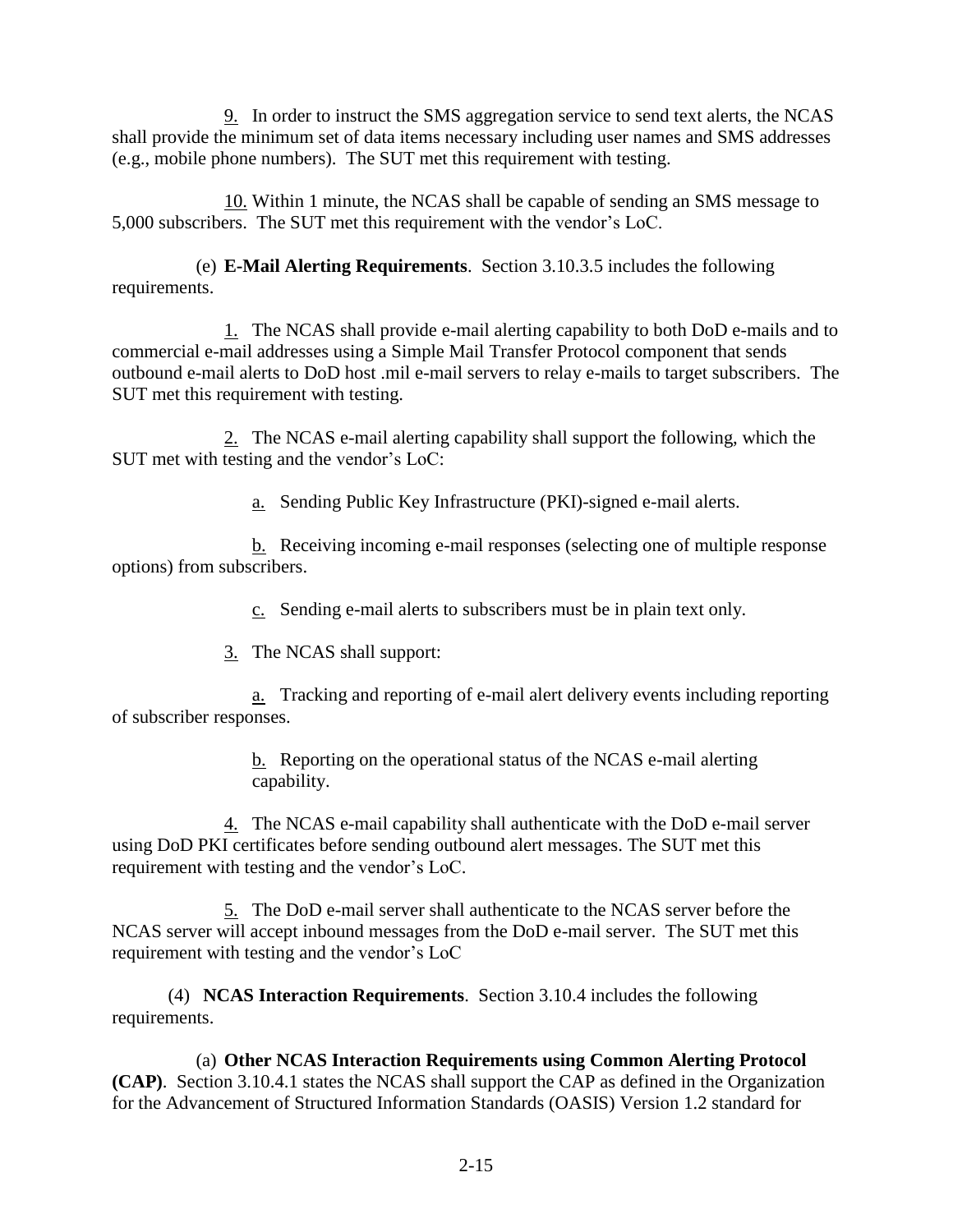exchanging alerts with other systems, via either middleware capability, such as Federal Emergency Management Agency (FEMA) IPAWS, or Direct HTTPS posting between the systems, as agreed to between the vendors and system owners. The SUT met this requirement with testing and the vendor's LoC.

(b) **MNS interaction requirements.** Section 3.10.4.2 includes the following requirements, which were met by the SUT with testing and the vendor's LoC.

1. The NCAS shall be capable of sending alerts to FEMA IPAWS. The NCAS shall support the CAP v1.2 IPAWS Profile Version 1.0.

2. The NCAS shall be able to collect alerting tracking data and subscriber responses from an external MNS.

3. The NCAS shall interface with a media gateway to support legacy non-IP delivery systems (i.e., non-IP Giant Voice systems, public address systems, and non-IP land mobile radio systems) located at DoD installations.

4. The NCAS shall interact with the non-IP delivery systems via means of the media gateway for the following purposes: Sending alerts, Canceling alerts, Reporting on alert delivery status, and Reporting on the status of the non-IP delivery system.

(c) **Enterprise Directory Services (EDS)/ Global Access List (GAL) interaction Requirements.** Section 3.10.4.3 includes the following requirements.

1. The NCAS shall support one-way synchronization of its users' data and metadata from DoD EDS and Global Directory Services using DoD recommended encryption. The SUT met this requirement with testing and the vendor's LoC.

2. The frequency with which the NCAS synchronizes its database with other relevant existing DoD databases shall be configurable. The NCAS must support a minimum synchronization frequency of one-hour. The SUT met this requirement with the vendor's LoC.

3. The NCAS synchronization with LDAP / Active Directory shall support the following capabilities: a. Creation of subscribers. b. Removal or disablement of subscribers. c. Update of subscriber attributes including contact details. d. Update of the NCAS organizational hierarchy based on LDAP / Active Directory Organizational Unit structure. e. Import of select Distribution Lists and Security Groups to create and update the NCAS groups. The SUT met this requirement with testing and the vendor's LoC.

(d) **External Event Sources System Interaction Requirements.** Section 3.10.4.5 states the NCAS shall be capable of monitoring emergency notifications from multiple data sources (such as National Weather Service, Emergency Managers Weather Information Network, Meteorology and Oceanography, and others) and automatically sending out notifications to designated groups or subscribers. The SUT met this requirement with testing and the vendor's LoC.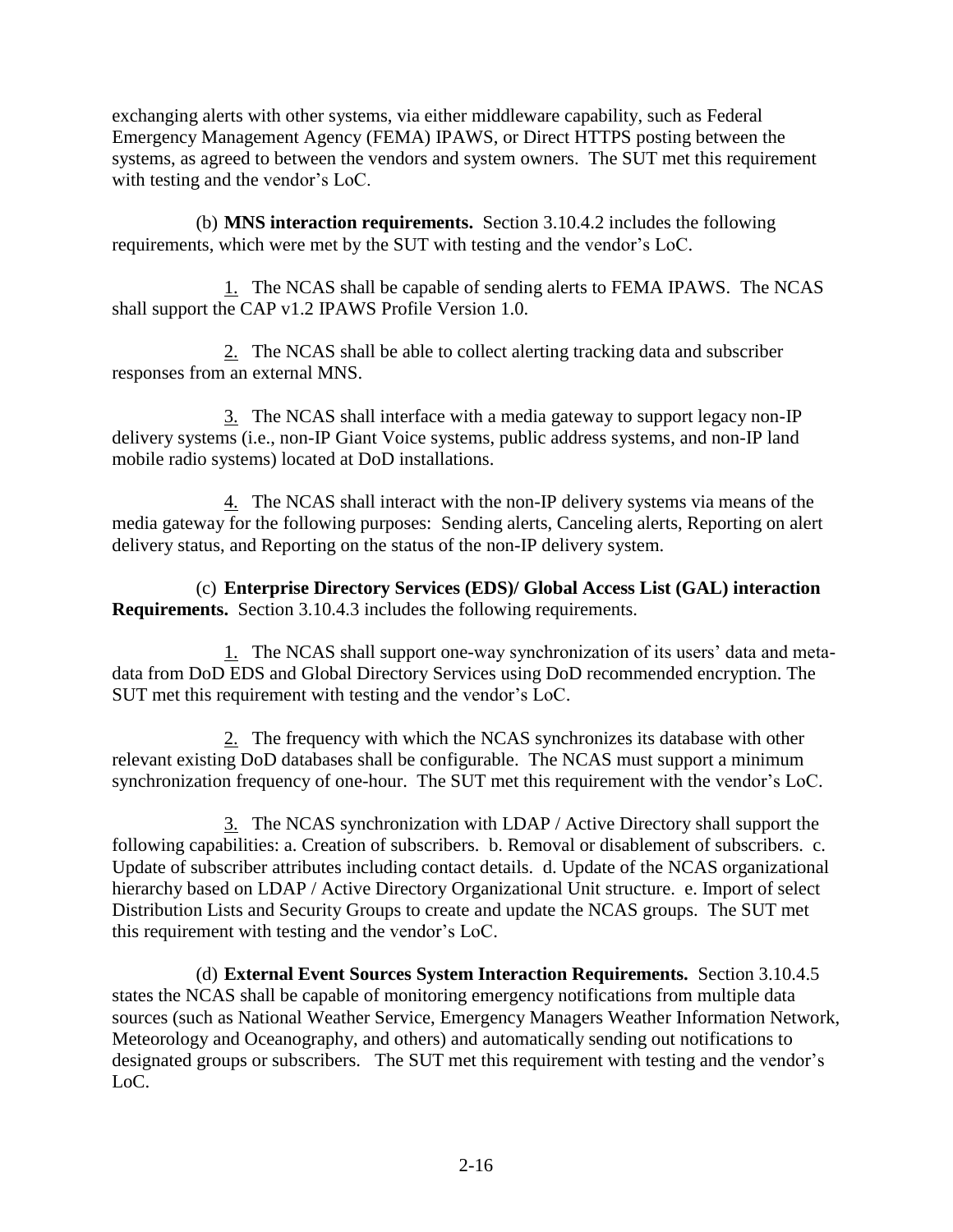(5) **IPv6 Requirements**. Section 3.10.5 states the NCAS shall meet the IPv6 requirements for Network Appliances and Simple Servers (NA/SS) as defined in Section 5. The SUT met this requirement with the vendor's LoC.

(6) **Cybersecurity Requirements**. Section 3.10.6 was met by the JITC-led CS test teams and the results are published in a separate report, Reference (d).

(7) **Reliability Requirements.** Section 3.10.7 includes the following requirements.

(a) The NCAS shall support multiple server configurations to achieve a "hot standby" failover configuration (i.e., no down time in case of failure in a single server) as well as to support higher load scenarios (e.g., more users). The SUT met this requirement with testing, documentation, and the vendor's LoC.

(b) The NCAS shall provide a high availability service having a complete set of redundant primary and standby platforms, and this redundant configuration shall have an availability of 99.95 percent (including scheduled maintenance). The SUT met this requirement with testing, documentation, and the vendor's LoC.

(c) The NCAS disaster recovery configuration shall use online database replication between the primary and standby NCAS platform to achieve Recovery Point objective (RPO) of up to 5 minutes. The SUT makes use of Database Clustering, which has inherent recovery and synchronization features. The SUT met this requirement with WebEx demonstration and the vendor's LoC.

(d) The standby NCAS platform shall fully provide the level of service and capacity as the primary NCAS, and will connect to same event sources and delivery devices of the primary NCAS platform. The SUT met this requirement with testing, documentation, and the vendor's LoC.

**7. HARDWARE/SOFTWARE/FIRMWARE VERSION IDENTIFICATION.** Table 3-3 provides the SUT components' hardware, software, and firmware tested. JITC tested the SUT in an operationally realistic environment to determine its interoperability capability with associated network devices and network traffic. Table 3-4 provides the hardware, software, and firmware of the components used in the test infrastructure.

**8. TESTING LIMITATIONS.** The JITC test team noted the following testing limitation: Actual connection to the GAL database was not available; however, user importation and creation of subscribers was tested in a simulated environment with Active Directory users. There is no operational impact.

**9. CONCLUSIONS.** The SUT meets the critical interoperability requirements for an NCAS product in accordance with the UCR and is certified for joint use with other NCAS products listed on the Approved Products List.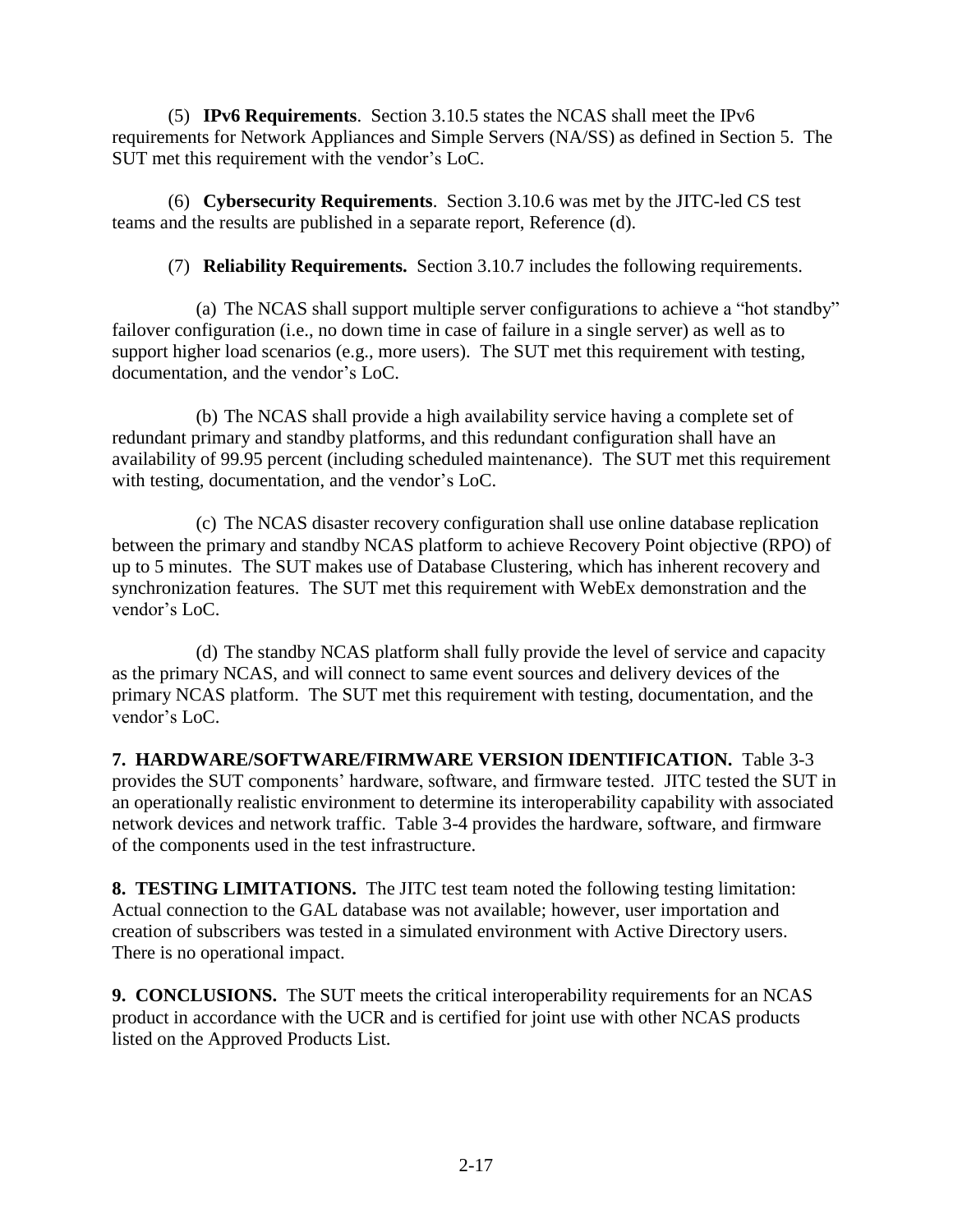#### **DATA TABLES**

# **Table 3-1. Interface Status**

| <b>Interface</b>                                                                                                                                                                                                                                                                                                                                                                                                                                                                                                                                                                                                                         | <b>Status</b>                                                                            | <b>Remarks</b>                                                                |  |  |
|------------------------------------------------------------------------------------------------------------------------------------------------------------------------------------------------------------------------------------------------------------------------------------------------------------------------------------------------------------------------------------------------------------------------------------------------------------------------------------------------------------------------------------------------------------------------------------------------------------------------------------------|------------------------------------------------------------------------------------------|-------------------------------------------------------------------------------|--|--|
|                                                                                                                                                                                                                                                                                                                                                                                                                                                                                                                                                                                                                                          |                                                                                          | (See note $1.$ )                                                              |  |  |
| <b>Network Interfaces</b> (See note 2.)                                                                                                                                                                                                                                                                                                                                                                                                                                                                                                                                                                                                  |                                                                                          |                                                                               |  |  |
| 10BaseT(C)                                                                                                                                                                                                                                                                                                                                                                                                                                                                                                                                                                                                                               | Not Tested                                                                               | The IEEE 802.3i interface was not tested and is therefore not certified.      |  |  |
| 100BaseT(C)                                                                                                                                                                                                                                                                                                                                                                                                                                                                                                                                                                                                                              | Met                                                                                      | The SUT met the critical CRs and FRs for the IEEE 802.3u Ethernet interface.  |  |  |
| 1000BaseT (C)                                                                                                                                                                                                                                                                                                                                                                                                                                                                                                                                                                                                                            | Met                                                                                      | The SUT met the critical CRs and FRs for the IEEE 802.3ab Ethernet interface. |  |  |
| 1000BaseX(C)                                                                                                                                                                                                                                                                                                                                                                                                                                                                                                                                                                                                                             | Not Tested                                                                               | The IEEE 802.3z interface was not tested and is therefore not certified.      |  |  |
| 10GBaseX (C)                                                                                                                                                                                                                                                                                                                                                                                                                                                                                                                                                                                                                             | Not Tested                                                                               | This IEEE 802.3ae interface was not tested and is therefore not certified.    |  |  |
|                                                                                                                                                                                                                                                                                                                                                                                                                                                                                                                                                                                                                                          |                                                                                          | <b>Network Management Interfaces</b> (See note 3.)                            |  |  |
| 10BaseT (C)                                                                                                                                                                                                                                                                                                                                                                                                                                                                                                                                                                                                                              | Not Tested                                                                               | The IEEE 802.3i interface was not tested and is therefore not certified.      |  |  |
| 100BaseT (C)                                                                                                                                                                                                                                                                                                                                                                                                                                                                                                                                                                                                                             | Met                                                                                      | The SUT met the critical CRs and FRs for the IEEE 802.3u Ethernet interface.  |  |  |
| 1000BaseT (C)                                                                                                                                                                                                                                                                                                                                                                                                                                                                                                                                                                                                                            | Met                                                                                      | The SUT met the critical CRs and FRs for the IEEE 802.3ab Ethernet interface. |  |  |
| 1000BaseX(C)                                                                                                                                                                                                                                                                                                                                                                                                                                                                                                                                                                                                                             | Not Tested                                                                               | The IEEE 802.3z interface was not tested and is therefore not certified.      |  |  |
| 10GBaseX (C)                                                                                                                                                                                                                                                                                                                                                                                                                                                                                                                                                                                                                             | Not Tested<br>This IEEE 802.3ae interface was not tested and is therefore not certified. |                                                                               |  |  |
| <b>NOTES:</b><br>1. Table 3-2 depicts the SUT high-level requirements.<br>2. If the NCAS is a self-contained hardware/software solution, the SUT must minimally support one of the following IEEE Network<br>interfaces: 802.3i, 802.3z, 802.3ab, and any additional IEEE 802.3 interfaces may be provided as optional interfaces.<br>3. The NCAS shall support an Ethernet physical interface to the DISA VVoIP EMS meeting one of the following specifications: 10 Mbps<br>IAW IEEE 802.3i, 10 Mbps IAW IEEE 802.3j, 100 Mbps IAW IEEE 802.3u, 1000 Mbps IAW IEEE 802.3z, 1000 Mbps IAW IEEE 802.3ab,<br>and 10 Gbps IAW IEEE 802.3ae. |                                                                                          |                                                                               |  |  |
| <b>LEGEND:</b><br>Conditional<br>$\mathcal{C}$<br><b>IEEE</b><br>Institute of Electrical and Electronics Engineers<br>CR<br><b>Capability Requirements</b><br>$_{\rm IP}$<br><b>Internet Protocol</b><br><b>DISA</b><br>Defense Information Systems Agency<br>Megabits per second<br><b>Mbps</b><br><b>EMS</b><br><b>Electronic Message System</b><br><b>NCAS</b><br>Net-Centric Alerting System<br><b>FR</b><br><b>Functional Requirements</b><br><b>SUT</b><br><b>System Under Test</b><br>Gigabits per second<br>Gbps<br><b>VVoIP</b><br>Voice and Video over IP<br><b>IAW</b><br>In accordance with                                  |                                                                                          |                                                                               |  |  |

# **Table 3-2. NCAS Capability Requirements and Functional Requirements Status**

| ID                                          | <b>UCR Requirement</b><br>(See note $1$ .)                                                                                                                                                                                                                                          | <b>Change 2</b> | <b>UCR 2013</b>                          | <b>Status</b>               |  |  |
|---------------------------------------------|-------------------------------------------------------------------------------------------------------------------------------------------------------------------------------------------------------------------------------------------------------------------------------------|-----------------|------------------------------------------|-----------------------------|--|--|
|                                             | Interfaces $(C)$                                                                                                                                                                                                                                                                    | 3.10.1          |                                          | Met                         |  |  |
| 2                                           | NCAS Management Requirements (R)                                                                                                                                                                                                                                                    | 3.10.2          |                                          | Partially Met (See note 2.) |  |  |
| 3                                           | NCAS Alerting Requirements (R)                                                                                                                                                                                                                                                      | 3.10.3          |                                          | Partially Met (See note 2.) |  |  |
| 4                                           | NCAS Interaction Requirements (R)                                                                                                                                                                                                                                                   | 3.10.4          |                                          | Met                         |  |  |
| 5                                           | IPv6 Requirements (R)                                                                                                                                                                                                                                                               | 3.10.5          |                                          | Met                         |  |  |
| 6                                           | $CS$ Requirements $(R)$                                                                                                                                                                                                                                                             | 3.10.6          |                                          | Met (See note 3.)           |  |  |
| $\tau$                                      | Reliability Requirements (R)                                                                                                                                                                                                                                                        | 3.10.7          |                                          | Met                         |  |  |
| NOTE(S):                                    | 1. The annotation of 'required' refers to a high-level requirement category.<br>2. The SUT met the requirements with the exceptions noted in Table 1.<br>3. JITC-led CS test teams accomplished security testing and the results are published in a separate report, Reference (d). |                 |                                          |                             |  |  |
| <b>LEGEND:</b>                              |                                                                                                                                                                                                                                                                                     |                 |                                          |                             |  |  |
| Conditional<br>C                            |                                                                                                                                                                                                                                                                                     | IPv6            | Internet Protocol version 6              |                             |  |  |
| <b>CR</b><br><b>Capability Requirements</b> |                                                                                                                                                                                                                                                                                     | <b>JITC</b>     | Joint Interoperability Test Command      |                             |  |  |
| <b>CS</b><br>Cybersecurity                  |                                                                                                                                                                                                                                                                                     | <b>NCAS</b>     | Net-Centric Alerting System              |                             |  |  |
|                                             | <b>FR</b><br><b>Functional Requirements</b><br>R                                                                                                                                                                                                                                    |                 | Required                                 |                             |  |  |
| ID                                          | Identification                                                                                                                                                                                                                                                                      | <b>UCR</b>      | <b>Unified Capabilities Requirements</b> |                             |  |  |